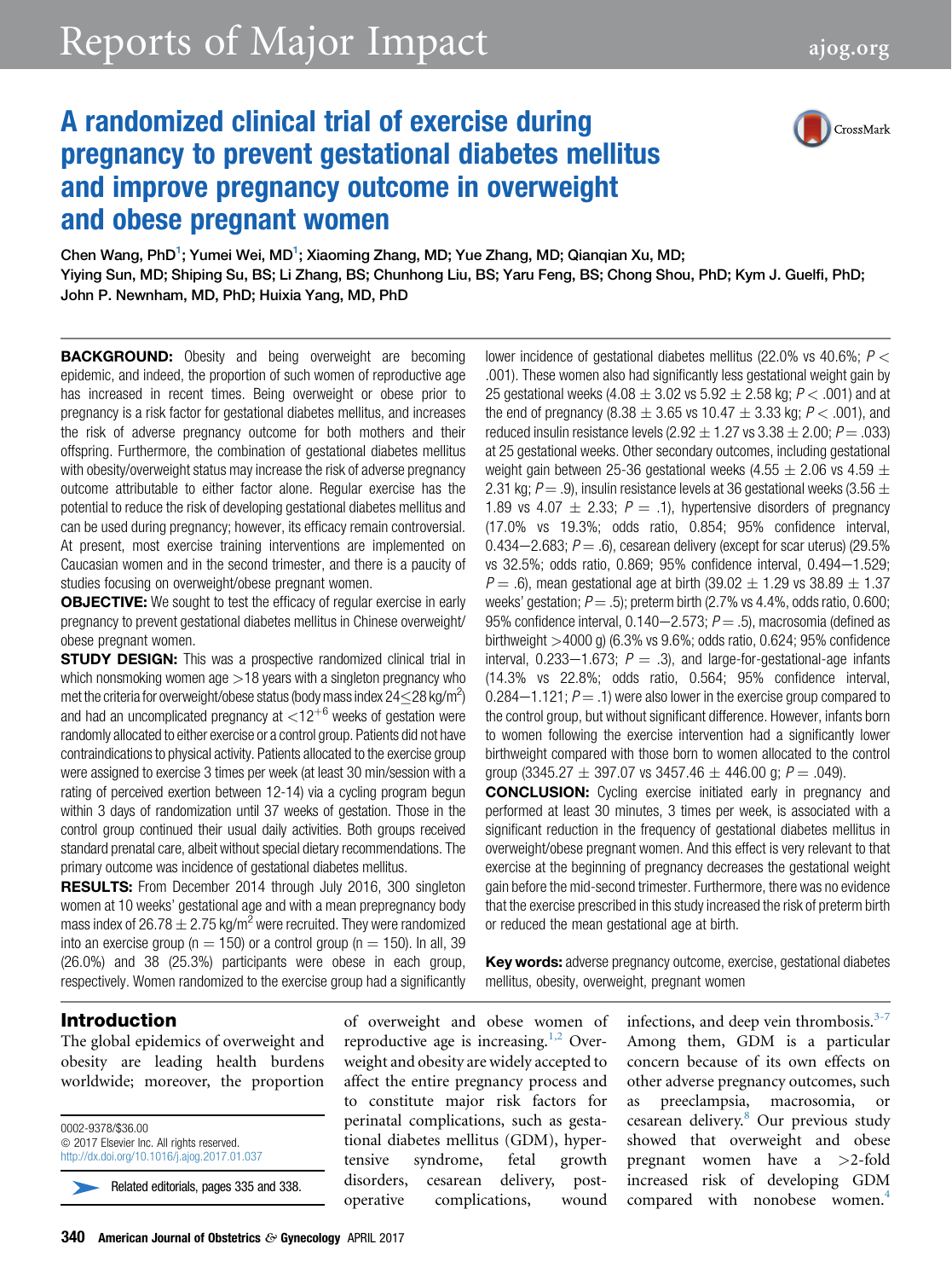Furthermore, the combination of GDM and overweight or obesity aggravates the adverse pregnancy outcomes caused by either factor alone.<sup>[9](#page-9-0)</sup> Importantly, these poor outcomes also potentially impact the long-term health of both the mothers and their offspring.[10-12](#page-9-0) Thus, focusing on women who are overweight or obese before pregnancy and seeking ways to decrease their risk of GDM and other adverse pregnancy outcomes are of great importance.

As an important part of lifestyle interventions, exercise has received increasing attention from investigators worldwide. In nonpregnant subjects, the value of regular exercise for reducing the risk of type 2 diabetes and cardiovascular disease is well established.<sup>13,14</sup> However, whether exercise is effective in reducing the risk of GDM and other adverse pregnancy outcomes is not clear because the few randomized controlled trials (RCTs) that investigated these topics showed conflicting results.<sup>15-21</sup> Moreover, most of the current correlative researches were carried out on Caucasian women and few focus on overweight and obese pregnant women. In particular, most exercise training interventions are implemented in the second trimester. However, a recent meta-analysis including 29 RCTs with 11,487 pregnant women addressed that exercise could only play a role in preventing GDM in women with intervention <15 gestational weeks, whereas, among women with intervention afterward, it did not work. $^{22}$  In addition, a quasiexperimental study of Chinese pregnant women pointed out that lifestyle intervention including exercise, diet, and weight-gain counseling from 8-12 gestational weeks could lower the risk of GDM.<sup>23</sup>

Therefore, the objective of this study was to determine whether a program of regular exercise begun in early pregnancy could reduce the frequency of GDM in Chinese overweight/obese women.

#### Materials and Methods Study design and participants

We conducted a RCT at Peking University First Hospital from December 2014 through July 2016. A flow chart of the protocol is shown in the [Figure.](#page-2-0) Overweight and obesity were determined based on body mass index (BMI) recommendations of the Group of China Obesity Task Force of the Chinese Ministry of Health<sup>24</sup> accounting for interracial differences: overweight BMI  $\geq$ 24- $\lt$ 28 kg/m<sup>2</sup> and obese BMI  $\geq$ 28 kg/ m2 . Singleton, nonsmoking pregnant women with a prepregnancy BMI (p-BMI) of  $>$ 24 kg/m<sup>2</sup> at  $<$ 12<sup>+6</sup> weeks' gestation were eligible for the study. The exclusion criteria were the following: (1) age  $\langle 18 \text{ years}; (2) \text{ women unwilling to}$ provide informed consent; (3) women with cervical insufficiency (historical painless cervical dilation leading to recurrent second-trimester births in the absence of other causes; dilated cervix on manual or speculum examination; transvaginal ultrasound cervical length <25 mm at<24 weeks of gestation in singleton gestations with  $\geq 1$  prior spontaneous preterm births at 14-36 weeks)<sup>25</sup>; (4) women on any medication for preexisting hypertension, diabetes, cardiac disease, renal disease, systemic lupus erythematosus, thyroid disease, or psychosis; and (5) women who were currently being treatedwith metformin or corticosteroids.

This study was reviewed and approved by the Institutional Review Board of Peking University First Hospital (reference number: 2014[726]) and registered at [www.clinicaltrials.gov](http://www.clinicaltrials.gov) (NCT02304718). All participants provided written informed consent, and the ethics committee approved the consent procedure.

#### Randomization and masking

Eligible women were randomly allocated (ratio 1:1) into either an exercise intervention group or a control group following an allocation concealment process using an automatic computergenerated random number table. The 3 parts of the randomization process, that is, sequence generation, allocation concealment, and implementation, were conducted by 3 different individuals. Due to the nature of the intervention, all participants and research staff were aware of the allocations.

#### Research procedures

Eligible pregnant women were approached by research staff at a prenatal care class specifically for women in early pregnancy at the Department of Obstetrics and Gynecology, Peking University First Hospital, and provided the project details. Those who were willing to participate were asked to complete a questionnaire to assess demographic information, medical and family history, and current pregnancy information. Qualified participants were then asked to sign informed consent and randomly allocated into a group. Provided permission was granted, and demographic information was collected from women who declined participation.

Participants allocated to the control group continued with their usual daily activities and were not discouraged from participating in exercise sessions on their own. In contrast, the participants randomized to the exercise group engaged in a supervised cycling program involving at least 3 sessions per week. The intervention was initiated within 3 days of randomization and continued to the end of the third trimester (weeks 36- 37). All women received standard prenatal care throughout the intervention period, and they had equal numbers of usual visits with their obstetricians during pregnancy. All women received general advice about the positive effects of physical activity during pregnancy, and no special dietary recommendation were given.

The exercise protocol was based on a previous study<sup>[26](#page-10-0)</sup> showing the benefits of regular stationary cycling exercise for blood glucose control in women with GDM. All the exercise sessions occurred at Peking University First Hospital under supervision. Sessions were conducted on alternate days with the supervisor maintaining detailed records regarding the participants' physiological indexes and compliance. At the start of the intervention, each exercise session consisted of stationary cycling for 30 minutes, beginning with a 5-minute warm-up at low intensity, which was 55-65% of the age-predicted heart rate maximum (HRmax) and a rating of perceived exertion (RPE) according to Borg<sup>[27](#page-10-0)</sup> scale between 9-11. RPE is the perceived score of difficulty when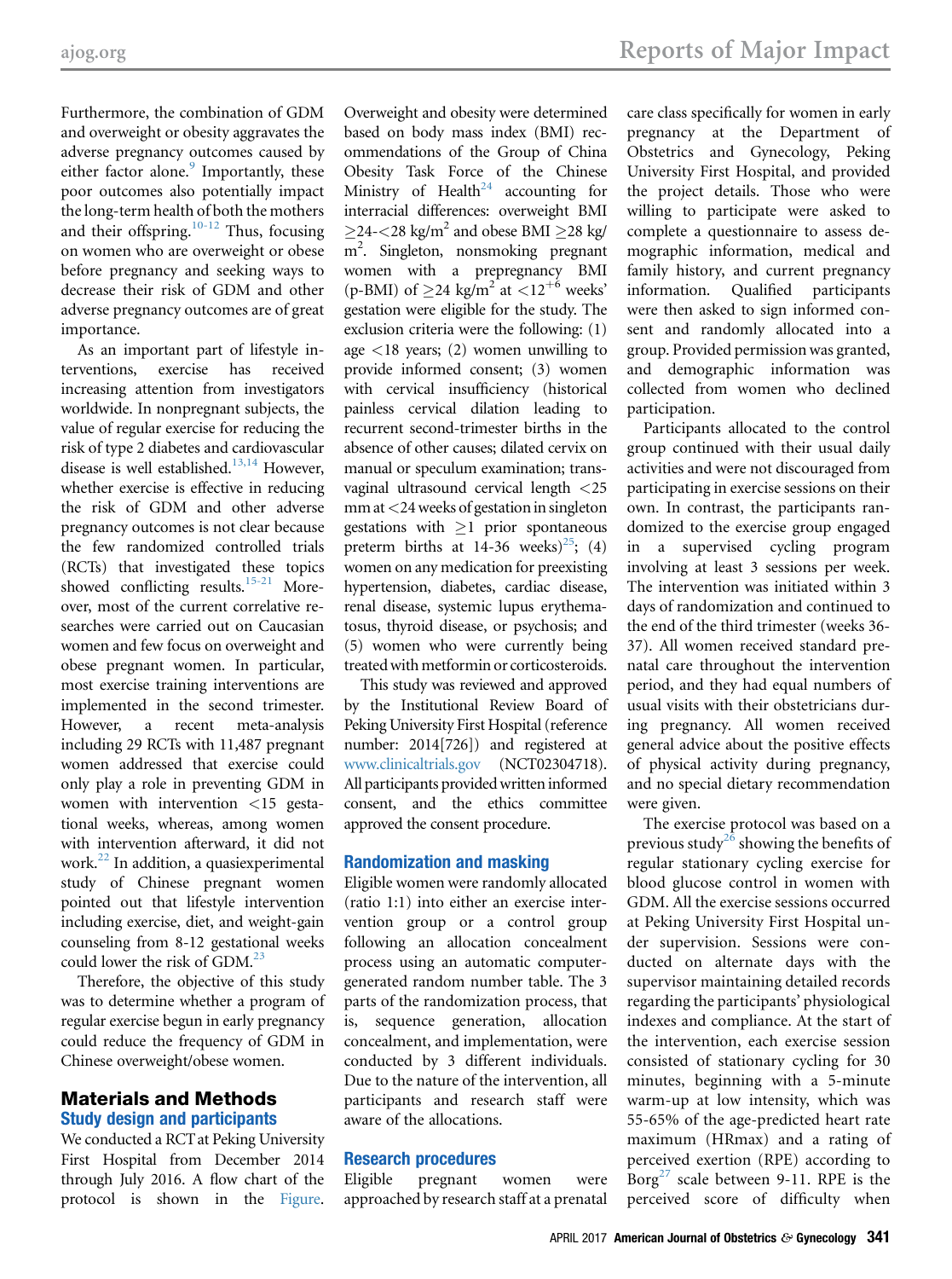<span id="page-2-0"></span>

Wang et al. Exercise during pregnancy reduces gestational diabetes mellitus in overweight/obese pregnant women. Am J Obstet Gynecol 2017.

exercising, and is frequently used to subjectively monitor the exercise intensity based on individual percep-tion.<sup>[26,28](#page-10-0)</sup> The Borg<sup>[27](#page-10-0)</sup> scale is the most frequently used method to evaluate

individual RPE. This scale ranges from 6-20, where exercise is perceived to be "no exertion at all" to "very very hard," respectively. $2^7$  Subsequently, 5 minutes of continuous moderate-intensity

cycling (65-75% of the age-predicted HRmax; RPE 12-14) ensued. Next, the participants completed a period of interval cycling consisting of 30 seconds of rapid pedaling (sprints, higher intensity efforts) at 75-85% of the age-predicted HRmax and RPE 15-16 every 2 minutes for 3-5 intervals. This sprinting was followed by 5 minutes of continuous cycling at low-to-moderate intensity (60-70% of the age-predicted HRmax; RPE 10-12) before beginning another period of interval cycling. During this interval phase, continuous moderate-intensity cycling at 65-75% of the age-predicted HRmax (RPE 12-14) was interspersed with 1-minute periods of pedaling against increased resistance (hill climb) at 75-85% of the agepredicted HRmax (RPE 13-15); these periods alternated every 2 minutes for 3 repeats. Each session ended with a 5 minute cool down of easy cycling. At the start of the intervention, the women exercised at the lower end of the calculated heart rate ranges, with progressive increases as the program continued. Additionally, the exercise duration was progressively increased to 45-60 minutes by adding 5 minutes to the intervals or the continuous moderateintensity cycling phases according to individual ability. The inclusion of periods of interval cycling was based on a previous study showing benefits for energy expenditure and exercise enjoy-ment in pregnant women.<sup>[29](#page-10-0)</sup>

All pregnant women who receive standard prenatal care at Peking University First Hospital have 4 routine ultrasound examinations throughout pregnancy at  $11-13^{+6}$ , 20-23<sup>+6</sup>, 30-30<sup>+6</sup>, and 36-36<sup>+6</sup> gestational weeks. Cervical length was measured at each examination. Due to the possibility of an increased risk of preterm birth caused by cycling-induced shortening of cervical length, to ensure and evaluate the safety of exercise during pregnancy, we recorded and reviewed cervical length at each examination and excluded those women with a cervical length <25 mm at any time during the intervention because uterine cervix length is an accurate predictor of the risk of preterm birth. $30$  For consistency, we also excluded those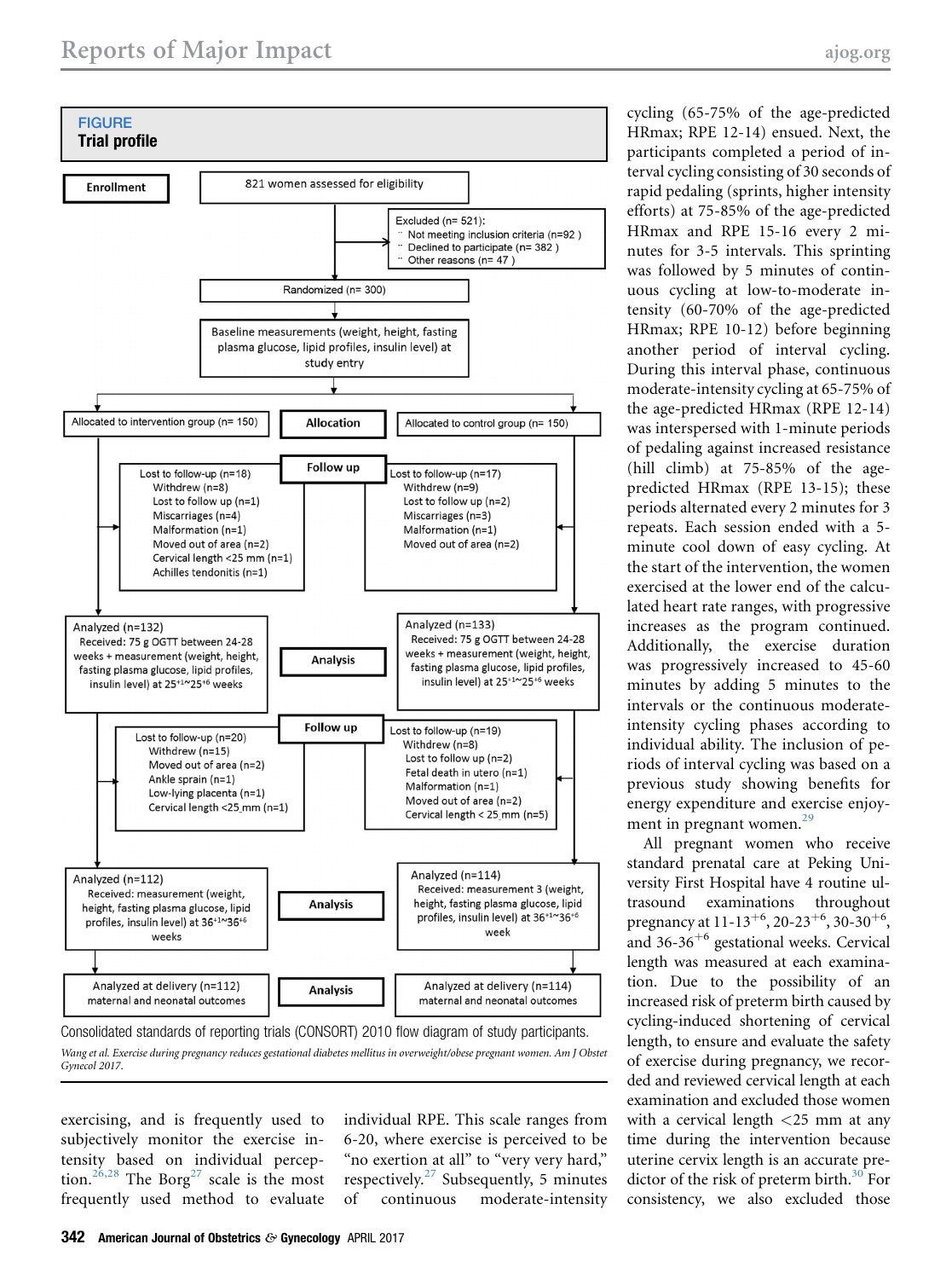participants in the control group with a cervical length <25 mm.

Furthermore, at study entry, we measured each participant's height to the nearest 0.5 cm without shoes and weight accurate to 0.1 kg with light clothing. BMI was calculated as maternal weight divided by height (kg/m<sup>2</sup>). Additionally, blood was drawn from the antecubital vein after the participant had fasted for at least 8 hours but not >14 hours and was collected in sterile vacutainer tubes preloaded with heparin. There was at least 24 hours between the last exercise bout and the time of blood draw. Blood was centrifuged at  $1800g$  at  $4^{\circ}$ C for 10 minutes within 4 hours of collection; subsequently, the plasma was separated and glucose was measured immediately. The remaining plasma was stored at  $-80^{\circ}$ C for later analysis of insulin and lipid parameters (triglyceride, total cholesterol, and low- and high-density lipoprotein cholesterol). Insulin was measured using radioimmunoassay commercial kits (Beifang Institute of Biochemical Technology, Beijing, China). The insulin resistance index was calculated according to the homeostasis model of assessment: fasting plasma insulin  $(\mu U/mL) \times$  fasting glucose (mmol/  $L$ //22.5. $31$  Fasting lipid profiles were measured using an automatic analyzer (7600; Hitachi High-Technologies Corp, Tokyo, Japan) in the Department of Clinical Laboratory, Peking University First Hospital. Maternal body weight measurement and biochemical tests were repeated at 25 and 36 gestational weeks.

To assess the participants' physical activity levels during pregnancy, the International Physical Activity Questionnaire $32$  was used at study entry and at 25 and 36 weeks' gestation. The questionnaire included questions about the number of days per week and the time spent sitting, walking, and doing moderate and vigorous activities, and then a score, which is expressed as metabolic equivalents of task min/wk, can be calculated using the formula 8.0  $\times$  vigorous activity + 4.0  $\times$  moderate activity  $+ 3.3 \times$  light activity (walking) for the different activity categories.<sup>[33](#page-10-0)</sup>

At 24-28 weeks' gestation, all participants underwent a 75-g oral glucose tolerance test (OGTT) after an overnight fast to diagnose GDM. Similarly, at least 24 hours elapsed between the last exercise session and the OGTT. According to the new criteria amended in August 2014 in China, GDM was diagnosed when any 1 value was  $\geq 5.1$  mmol/L at 0 hours,  $>$ 10.0 mmol/L at 1 hour, or  $>$ 8.5 mmol/ L at 2 hours. Values of 7.0 mmol/L at 0 hours or 11.1 mmol/L at 2 hours were diagnosed as diabetes mellitus, regardless of pregnancy stage. $34$ 

#### **Outcomes**

The primary outcome was the incidence of GDM (this has been reported as a letter in *Diabetes Care*,<sup>[35](#page-10-0)</sup> but this article includes a number of other important outcomes). The secondary outcomes included physical activity levels; gestational weight gain; biochemical outcomes, including insulin resistance and lipid profiles; maternal outcomes, such as gestational hypertension (defined as blood pressure elevation [systolic blood pressure  $\geq$  140 mm Hg or diastolic blood pressure  $\geq 90$  mm Hg]  $>20$  weeks' gestation in the absence of proteinuria),<sup>36</sup> preeclampsia (defined as newonset hypertension [systolic blood pressure  $\geq$  140 mm Hg or diastolic blood pressure  $\geq 90$  mm Hg] and new-onset proteinuria [300 mg of protein in 24 hours or a urine protein/creatinine ratio of 0.3 mg/dL] >20 weeks' gestation or, in the absence of proteinuria, new-onset hypertension with new-onset thrombocytopenia, renal insufficiency, impaired liver function, pulmonary edema, or cerebral or visual disturbances), $36$  and mode of delivery (vaginal, operative vaginal, or cesarean); and neonatal outcomes, including gestational age at delivery, preterm birth  $\approx$  127 and  $\approx$  34 weeks), Apgar score, birthweight, macrosomia (birthweight >4000 g), largefor-gestational-age (LGA) infants (birthweight >90th percentile for gestational age), and small-forgestational-age (SGA) infants (birthweight <10th percentile for gestational age), both LGA and SGA were defined in accordance with international standards for sex-specific newborn size for each

gestational age based on data from the Newborn Cross-Sectional Study subpopulation.<sup>[37](#page-10-0)</sup>

## Statistical analysis

We calculated that a sample size of 121 participants in each group was sufficient to detect a 50% reduction in the incidence of GDM with an  $\alpha$  of 0.05 and a statistical power  $(1-\beta)$  of 0.8 based on our previous study.<sup>[4](#page-9-0)</sup> Assuming a dropout rate of 10-15%, the target sample size was 150 in each group.

Data were analyzed using statistical software (SPSS, 17.0, IBM Corp, Armonk, NY). Continuous variables are presented as mean  $\pm$  SD, and categorical variables are presented as numbers and percentages. Differences in the means between groups were evaluated using independent sample  $t$  tests and analysis of variance. Pearson  $\chi^2$  test was used for categorical variables. Analysis was by intention to treat. The level of statistical significance was set at .05.

# Results

From December 2014 through July 2016, 821 pregnant women with a BMI  $\geq$ 24 kg/m<sup>2</sup> were screened for eligibility. Among those individuals, 300 singleton women at 10 weeks' gestational age and with a mean p-BMI of  $26.78 \pm 2.75$  kg/m<sup>2</sup> were recruited. They were randomized to either the exercise group ( $n = 150$ ) or the control group (n = 150). In all, 39  $(26.0\%)$ and 38 (25.3%) participants were obese in each group, respectively. The baseline characteristics of these individuals are summarized in [Table 1,](#page-4-0) and the 2 groups were well matched at baseline, with no significant differences in age, p-BMI, gestational age, family history of diabetes, personal history of GDM, or fasting plasma glucose at study entry. Compared with women who declined to participate but agreed to the use of their routine data, the participants had a fasting plasma glucose that was 0.08 mmol/L higher and were more likely to have a family history of diabetes mellitus ( $P < .05$ ).

As shown in the [Figure,](#page-2-0) a total of 38 and 36 participants did not complete the follow-up in the exercise group and the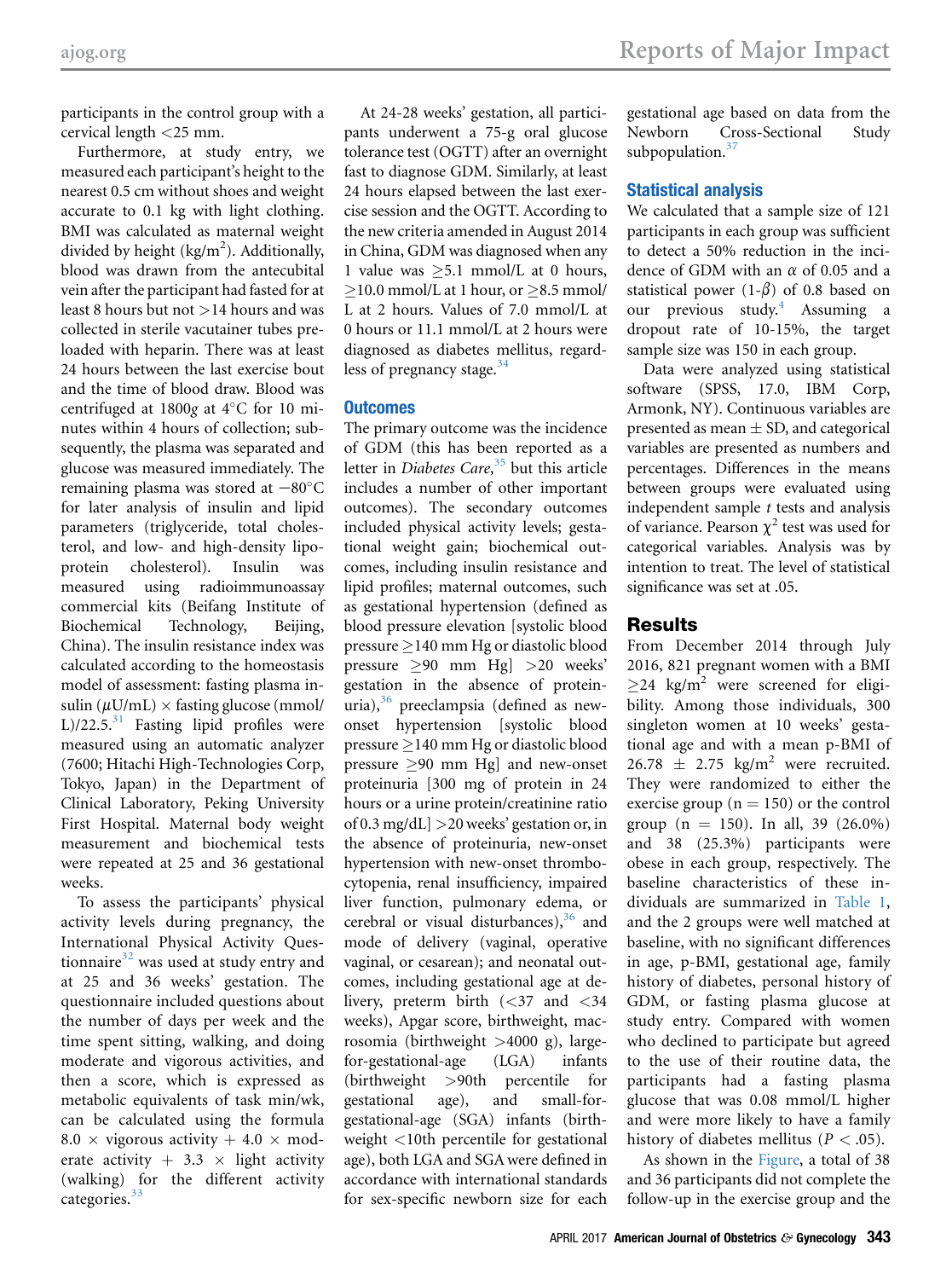<span id="page-4-0"></span>

| <b>Characteristics</b>                        | Exercise group $n = 150$ | Control group $n = 150$ | $\overline{P}$ |
|-----------------------------------------------|--------------------------|-------------------------|----------------|
| Age, y                                        | $32.14 \pm 4.57$         | $32.50 \pm 4.91$        | $.5\,$         |
| Weight, kg                                    | $70.83 \pm 8.49$         | $70.44 \pm 8.55$        | .7             |
| Height, cm                                    | $162.64 \pm 5.07$        | $161.97 \pm 4.87$       | $\cdot$        |
| p-BMI, kg/m <sup>2</sup>                      | $26.75 \pm 2.74$         | $26.82 \pm 2.76$        | .8             |
| Obese, BMI $\geq$ 28 kg/m <sup>2</sup>        | 39(26.0)                 | 38(25.3)                | .9             |
| Maternal birthweight, g                       | $3302.38 \pm 432.38$     | $3244.46 \pm 561.66$    | $\cdot$ 3      |
| $\geq$ College/university, %                  | 119 (79.3)               | 110 (73.3)              | .7             |
| Gestational age, wk                           | $10 \pm 2$               | $10 \pm 2$              | .8             |
| Primiparous                                   | 120 (80.0)               | 121 (80.7)              | .9             |
| Family history of diabetes, %                 | 49 (32.7)                | 47 (31.3)               | .8             |
| Personal history of GDM, multiparous only, %  | 4 (13.33)                | 3(10.34)                | .7             |
| Fasting plasma glucose at study entry, mmol/L | $5.04 \pm 0.37$          | $5.04 \pm 0.41$         | 1.0            |

Wang et al. Exercise during pregnancy reduces gestational diabetes mellitus in overweight/obese pregnant women. Am J Obstet Gynecol 2017.

control group, respectively, and the main reason was their unwillingness to participate further. The frequency of potential adverse events associated with exercise, such as miscarriage and fetal death in utero, did not differ between the exercise and control groups. Furthermore, the number of participants excluded due to a cervical length <25 mm was comparable between the groups. The 7 women with a cervical length <25 mm in our study were followed up for adverse events; however, none of them experienced a miscarriage or fetal loss during their pregnancy. Notably, 3 of these women in the control group had a preterm birth (1 case at <34 weeks' gestation; 2 cases between  $34^{+1}$ and  $36^{+6}$  weeks' gestation).

#### The effect of exercise on the frequency of GDM

Overall, the total number (mean  $\pm$  SD) of exercise sessions attended was  $73 \pm 10$ (range 60-130) over a period of  $27 \pm 2$ weeks; 90% of the participants in the exercise group were >80% compliant with the supervised cycling program, and the lowest attendance rate was 73%. The mean duration of each session was  $35 \pm 6$  minutes at an RPE of  $13 \pm 1$ , equivalent to a perception of working out "somewhat hard."

In total, 132 participants (88.0%) in the exercise group and 133 (88.7%) in the control group underwent the 75-g OGTT, and their results were used for analysis of the primary outcome. The incidence of GDM was 22.0% (29/132) in the exercise group and 40.6% (54/ 133) in the control group (odds ratio [OR], 0.412; 95% confidence interval [CI], 0.240–0.705;  $P < .001$ ). This represents a clinically important 45.8% reduction in the incidence of GDM. Furthermore, the exercise group had lower blood glucose levels at 0, 1, and 2 hours on the postintervention 75-g OGTT compared to the control group  $(P = .001, P = .009, \text{ and } P = .009,$ respectively).

### Physical activity

Physical activity levels preintervention and at 25 and 36 gestational weeks based on the International Physical Activity Questionnaire are shown in [Table 2.](#page-5-0) The main form of physical activity in the control group was walking. The exercise group had higher total physical activity levels than the control group at 25 weeks' gestation (1741  $\pm$  798 vs 1327  $\pm$  1300 metabolic equivalents of task min/wk;  $P = .010$  and at 36 weeks' gestation  $(1642 \pm 862 \text{ vs } 1388 \pm 1044 \text{ metabolic})$ equivalents of task min/wk;  $P = .123$ ) and this was attributed to greater levels of moderate-intensity exercise at 25 weeks' gestation (484  $\pm$  220 vs 64  $\pm$  360 metabolic equivalents of task min/wk;  $P < .001$ ) and at 36 weeks' gestation (436)  $\pm$  177 vs 81  $\pm$  239 metabolic equivalents of task min/wk;  $P < .001$ ). The levels of vigorous physical activity and walking were similar between and within groups at 25 and 36 gestational weeks.

#### Secondary outcomes

Following the intervention, the women randomized to the exercise group had significantly less gestational weight gain compared with those in the control group by 25 gestational weeks (4.08  $\pm$ 3.02 vs 5.92  $\pm$  2.58 kg; *P* < .001) and at the end of pregnancy (8.38  $\pm$  3.65 vs  $10.47 \pm 3.33$  kg;  $P < .001$ ). However, the 2 groups exhibited no significant difference in gestational weight gain between 25-36 weeks' gestation  $(4.55 \pm 2.06 \text{ vs }$ 4.59  $\pm$  2.31 kg; *P* = .896). Furthermore, following the intervention, insulin resistance was significantly lower in the exercise group than in the control group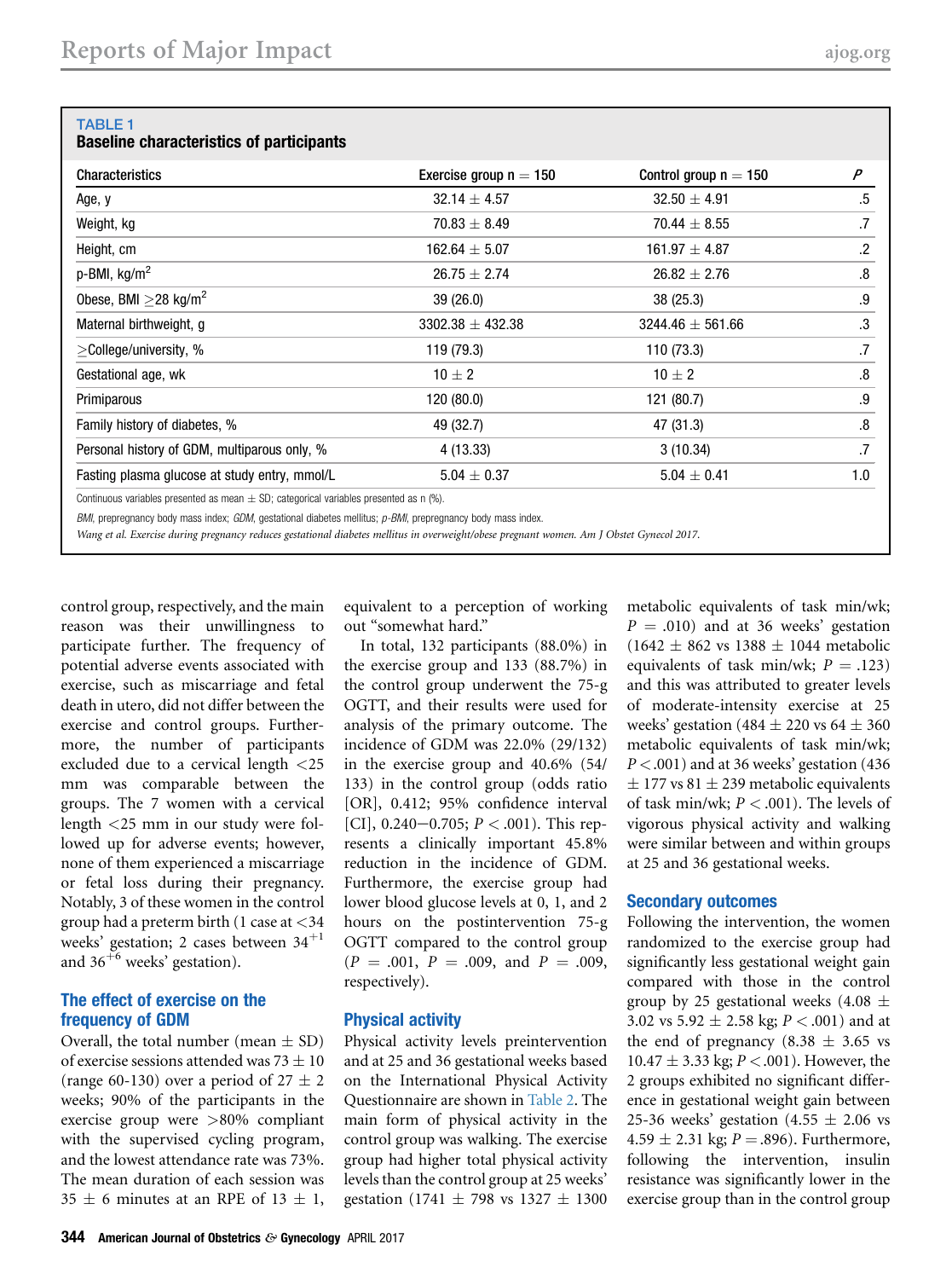#### <span id="page-5-0"></span>**TABLE 2**

Physical activity levels in overweight and obese pregnant women randomized to exercise intervention or control groups

|                                                             | Exercise group            | Control group             | P         |
|-------------------------------------------------------------|---------------------------|---------------------------|-----------|
| Vigorous exercise, metabolic equivalents of task min/wk     |                           |                           |           |
| At study entry                                              | $0, n = 150$              | $0, n = 150$              |           |
| At 25 wk gestation                                          | $34 \pm 1630$ , n = 132   | $0, n = 133$              | .04       |
| At 36 wk gestation                                          | $8 \pm 48$ , n = 112      | $0, n = 114$              | $\cdot$ 1 |
| Moderate exercise, metabolic equivalents of task min/wk     |                           |                           |           |
| At study entry                                              | $33 \pm 146$ , n = 150    | $11 \pm 71$ , n = 150     | $\cdot$ 1 |
| At 25 wk gestation                                          | $484 \pm 220$ , n = 132   | $64 \pm 360$ , n = 133    | $-.001$   |
| At 36 wk gestation                                          | $436 \pm 177$ , n = 112   | $81 \pm 239$ , n = 114    | < .001    |
| Walking, metabolic equivalents of task min/wk               |                           |                           |           |
| At study entry                                              | $1141 \pm 1107$ , n = 150 | $1113 \pm 1167$ , n = 150 | .8        |
| At 25 wk gestation                                          | $1224 \pm 722$ , n = 132  | $1263 \pm 1116$ , n = 133 | .9        |
| At 36 wk gestation                                          | $1198 \pm 839$ , n = 112  | $1307 \pm 996$ , n = 114  | $.5\,$    |
| Total, metabolic equivalents of task min/wk                 |                           |                           |           |
| At study entry                                              | $1195 \pm 1154$ , n = 150 | $1124 \pm 1183$ , n = 150 | .6        |
| At 25 wk gestation                                          | $1741 \pm 798$ , n = 132  | $1327 \pm 1300$ , n = 133 | .01       |
| At 36 wk gestation                                          | $1642 \pm 862$ , n = 112  | $1388 \pm 1044$ , n = 114 | .1        |
| Data presented as mean $\pm$ SD unless otherwise specified. |                           |                           |           |

Data presented as mean ± SD unless otherwise specified.<br>Wang et al. Exercise during pregnancy reduces gestational diabetes mellitus in overweight/obese pregnant women. Am J Obstet Gynecol 2017.

at 25 weeks' gestation  $(2.92 \pm 1.27 \text{ vs }$ 3.38  $\pm$  2.00; P = .033). No differences were noted between the groups in the preintervention or postintervention levels of plasma triglycerides, total cholesterol, and low- and high-density lipoprotein cholesterol. The frequency of hypertensive disorders of pregnancy, including both gestational hypertension and preeclampsia (17.0% vs 19.3%; OR, 0.854; CI, 0.434–2.683;  $P = .649$ ), and cesarean delivery (except for scar uterus) (29.5% vs 32.5%; OR, 0.869; 95% CI, 0.494 $-1.529$ ;  $P = .627$ ) did not differ significantly between the exercise and control groups. Similarly, no significant differences were observed between the 2 groups with regard to the gestational age at birth (39.02  $\pm$  1.29 vs 38.89  $\pm$  1.37 weeks' gestation;  $P = .486$ ), the percentage of preterm births (2.7% vs 4.4%; OR, 0.600; 95% CI, 0.140-2.573;  $P =$ .487), or the Apgar score at 1 or 5 minutes. However, infants born to women following the exercise intervention had a significantly lower birthweight

compared with those born to women allocated to the control group (3345.27  $\pm$  397.07 vs 3457.46  $\pm$  446.00; P = 049,  $P = .049$ ). But, in the exercise group vs control group, there were no significant differences in the frequency of macrosomia (6.3% vs 9.6%; OR, 0.624; 95% CI, 0.233–1.673;  $P = .345$ ) and LGA (14.3% vs 22.8%; OR, 0.564; 95% CI, 0.284 $-1.121$ ;  $P = .100$ ). Notably, 3 cases of SGA were observed in the exercise group with none in the control group ([Table 3\)](#page-6-0).

### Comment

We conducted a prospective RCT to evaluate the efficacy of regular exercise begun in early pregnancy to prevent GDM in overweight and obese pregnant women. The main results of our study suggest the following. First, overweight/ obese women allocated to the exercise group have a significantly lower frequency of gestational diabetes than those allocated to the control group. Second, the exercise group had significantly less gestational weight gain before midsecond trimester and at the end of pregnancy, and lower insulin resistance levels at 25 gestational weeks than the control group. Third, other pregnancy outcomes, including hypertensive disorders of pregnancy, cesarean delivery, mean gestational age at birth, macrosomia, and LGA infants, were also lower in the exercise group compared to the control group, but without significant difference. However, infants born to women following the exercise intervention had a significantly lower birthweight compared with those born to women allocated to the control group. Fourth, no increased exercise-related safety issues, such as miscarriage, fetal loss, short cervical length, or preterm birth, was observed in women allocated to the exercise group.

The role of exercise in preventing and treating diseases has been widely studied. In particular, various studies have confirmed that exercise is effective in delaying the progression of glucose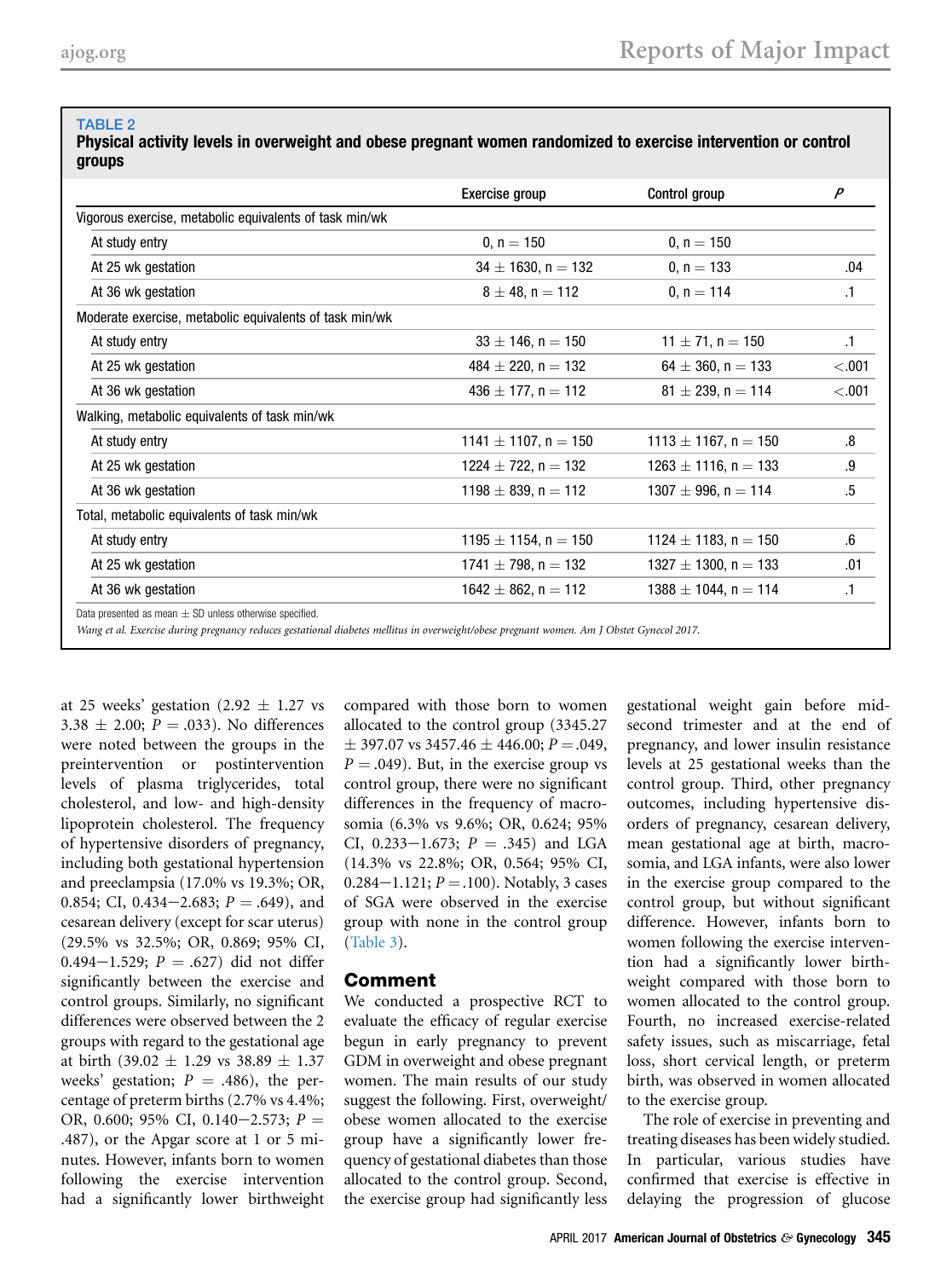# <span id="page-6-0"></span>Maternal and neonatal outcomes

|                                                                                                                                           | Exercise group             | Control group             | OR (95% CI)            | $\overline{P}$    |
|-------------------------------------------------------------------------------------------------------------------------------------------|----------------------------|---------------------------|------------------------|-------------------|
| GDM, %                                                                                                                                    | 29 (22.0), $n = 132$       | 54 (40.6), $n = 133$      | $0.412(0.240 - 0.705)$ | < .001            |
| 75-g OGTT glucose level, mmol/L                                                                                                           |                            |                           |                        |                   |
| 0 h                                                                                                                                       | $4.76\pm0.41^{\rm b}$      | $4.96 \pm 0.51^c$         | T                      | .001              |
| 1 <sub>h</sub>                                                                                                                            | $7.99 \pm 1.67^{\rm b}$    | $8.57 \pm 1.86^c$         | $\prime$               | .009              |
| 2 <sub>h</sub>                                                                                                                            | $6.57 \pm 1.18^b$          | $7.03 \pm 1.62^c$         | $\prime$               | .009              |
| Gestational weight gain, kg                                                                                                               |                            |                           |                        |                   |
| Study entry to $25^{+6}$ wk gestation                                                                                                     | $4.08 \pm 3.02^b$          | $5.92 \pm 2.58^c$         |                        | < .001            |
| $26^{+1}$ to $36^{+6}$ wk gestation                                                                                                       | $4.55\pm2.06^{\text{d}}$   | $4.59 \pm 2.31^e$         | $\prime$               | $.9\,$            |
| Total                                                                                                                                     | $8.38 \pm 3.65^d$          | $10.47 \pm 3.33^e$        | $\prime$               | < .001            |
| <b>HOMA-IR</b>                                                                                                                            |                            |                           |                        |                   |
| At study entry                                                                                                                            | $2.70\pm1.33^{\rm a}$      | $2.69 \pm 1.25^a$         | 1                      | .9                |
| At 25 wk gestation                                                                                                                        | $2.92\pm1.27^{\textrm{b}}$ | $3.38\,\pm\,2.00^{\circ}$ | $\overline{1}$         | .033              |
| At 36 wk gestation                                                                                                                        | $3.56 \pm 1.89^d$          | $4.07 \pm 2.33^e$         |                        | $\cdot$ 1         |
| Plasma triglycerides, mmol/L                                                                                                              |                            |                           |                        |                   |
| At study entry                                                                                                                            | $1.33\pm0.78^{\rm a}$      | $1.34 \pm 0.63^a$         |                        | .9                |
| At 25 wk gestation                                                                                                                        | $2.53 \pm 1.14^b$          | $2.67\,\pm\,0.85^{\rm c}$ | $\overline{1}$         | $\cdot$           |
| At 36 wk gestation                                                                                                                        | $3.39 \pm 1.19^d$          | $3.50 \pm 1.11^e$         |                        | $.5\,$            |
| Plasma total cholesterol, mmol/L                                                                                                          |                            |                           |                        |                   |
| At study entry                                                                                                                            | $4.27 \pm 0.74^a$          | $4.30 \pm 0.68^{\rm a}$   | 1                      | $.7\,$            |
| At 25 wk gestation                                                                                                                        | $5.54 \pm 1.03^b$          | $5.67 \pm 0.90^c$         | $\prime$               | $.3\,$            |
| At 36 wk gestation                                                                                                                        | $5.82 \pm 1.09^{\rm d}$    | $5.81 \pm 1.11^e$         |                        | $.9\,$            |
| Plasma HDL-C, mmol/L                                                                                                                      |                            |                           |                        |                   |
| At study entry                                                                                                                            | $1.46 \pm 0.32^a$          | $1.46 \pm 0.31^a$         | 1                      | $.9\,$            |
| At 25 wk gestation                                                                                                                        | $1.79 \pm 0.34^b$          | $1.77 \pm 0.32^c$         | $\prime$               | .9                |
| At 36 wk gestation                                                                                                                        | $1.72 \pm 0.32^d$          | $1.65 \pm 0.30^e$         | 7                      | $\cdot$ 1         |
| Plasma LDL-C, mmol/L                                                                                                                      |                            |                           |                        |                   |
| At study entry                                                                                                                            | $2.32\pm0.56^{\rm a}$      | $2.30 \pm 0.60^a$         | $\prime$               | $.9\,$            |
| At 25 wk gestation                                                                                                                        | $2.78 \pm 0.78^b$          | $2.91 \pm 0.72^c$         | $\prime$               | $\cdot$           |
| At 36 wk gestation                                                                                                                        | $2.94 \pm 0.82^d$          | $2.93 \pm 0.84^e$         |                        | .9                |
| Hypertensive disorders of pregnancy                                                                                                       | 19/112 (17.0)              | 22/114 (19.3)             | $0.854(0.434 - 1.683)$ | $.6\,$            |
| PE                                                                                                                                        | 8/112(7.1)                 | 7/114(6.1)                | $1.176(0.412 - 3.359)$ | $\boldsymbol{.8}$ |
| Gestational hypertension                                                                                                                  | 11/112 (9.8)               | 15/114 (13.2)             | $0.719(0.315 - 1.642)$ | $\cdot$           |
| Labor and delivery                                                                                                                        |                            |                           |                        |                   |
| Unassisted vaginal delivery                                                                                                               | 59/112 (52.7)              | 50/114 (43.9)             | $1.425(0.844 - 2.406)$ | $\cdot$           |
| Operative vaginal delivery                                                                                                                | 7/112(6.3)                 | 15/114 (13.2)             | $0.440(0.172 - 1.124)$ | $\cdot$ 1         |
| Cesarean delivery (except for scar uterus)                                                                                                | 33/112 (29.5)              | 37/114 (32.5)             | $0.869(0.494 - 1.529)$ | .6                |
| Gestational age at birth                                                                                                                  | $39.02 \pm 1.29^d$         | $38.89 \pm 1.37^e$        |                        | $.5\,$            |
| Wang et al. Exercise during pregnancy reduces gestational diabetes mellitus in overweight/obese pregnant women. Am J Obstet Gynecol 2017. |                            |                           |                        | (continued)       |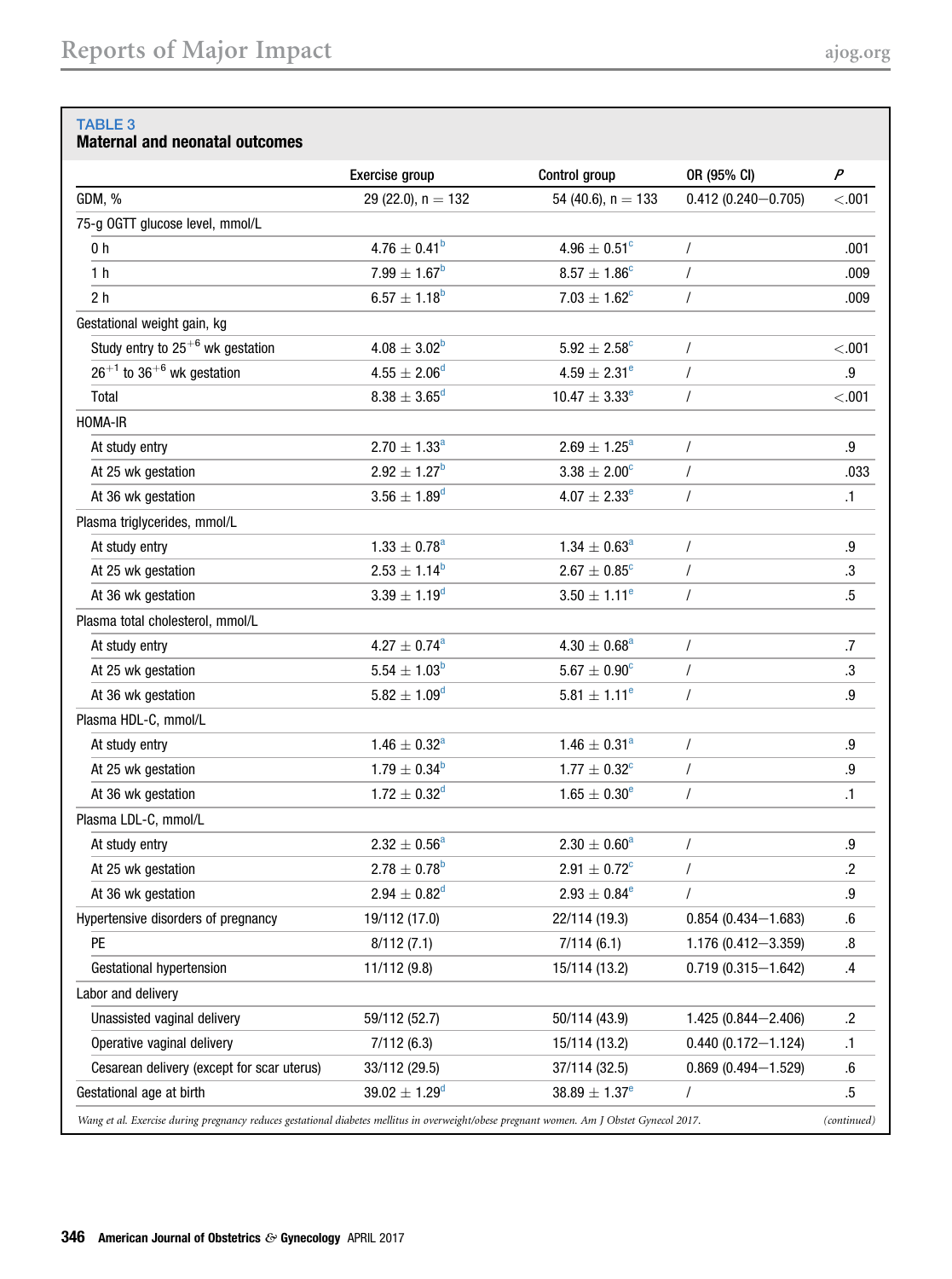and a state

<span id="page-7-0"></span>

| TABLE 3<br><b>Maternal and neonatal outcomes</b> (continued) |                                |                        |                        |           |  |
|--------------------------------------------------------------|--------------------------------|------------------------|------------------------|-----------|--|
|                                                              | Exercise group                 | Control group          | OR (95% CI)            | P         |  |
| Preterm birth                                                |                                |                        |                        |           |  |
| $<$ 34 wk gestation                                          | 0                              | 1/114(0.9)             |                        |           |  |
| $34^{+1}$ to $36^{+6}$ wk gestation                          | 3/112(2.7)                     | 4/114(3.5)             | $0.757(0.166 - 3.461)$ | .7        |  |
| Total                                                        | 3/112(2.7)                     | 5/114(4.4)             | $0.600(0.140 - 2.573)$ | .5        |  |
| Apgar score                                                  |                                |                        |                        |           |  |
| At 1 min                                                     | $9.95 \pm 0.30^{\rm d}$        | $9.80 \pm 1.03^e$      |                        | $\cdot$ 1 |  |
| At 5 min                                                     | 10 <sup>d</sup>                | $9.93 \pm 0.51^e$      |                        | $\cdot$ 1 |  |
| Birthweight, g                                               | $3345.27 \pm 397.07$ , n = 112 | $3457.46 \pm 446.00^e$ |                        | .049      |  |
| Macrosomia                                                   | 7/112(6.3)                     | 11/114 (9.6)           | $0.624(0.233 - 1.673)$ | .3        |  |
| LGA                                                          | 16/112 (14.3)                  | 26/114 (22.8)          | $0.564(0.284 - 1.121)$ | $\cdot$ 1 |  |
| SGA                                                          | 3/112(2.7)                     | 0                      |                        |           |  |

Data are presented as n (%) or mean  $\pm$  SD unless otherwise specified.

Acrosomia is defined as birthweight >4000 g; LGA and SGA are defined as birthweight >90th or <10th percentile for gestational age, respectively; furthermore, both LGA and SGA were defined in accordance with international standards for sex-specific newborn size for each gestational age based on data from Newborn Cross-Sectional Study subpopulation.[37](#page-10-0)

CI, confidence interval; GDM, gestational diabetes mellitus; HDL-C, high-density lipoprotein cholesterol; HOMA-IR, homeostasis model assessment of insulin resistance index [fasting plasma insulin  $(\mu$ U/mL)  $\times$  fasting glucose (mmol/L)/22.5]<sup>31</sup>; LDL-C, low-density lipoprotein cholesterol; LGA, large for gestational age; OGTT, oral glucose tolerance test; OR, odds ratio; PE, preeclampsia; SGA, small for gestational age.

 $a^{a}$  n = 150;  $b^{b}$  n = 132;  $c^{c}$  n = 133;  $d^{d}$  n = 112;  $e^{b}$  n = 114.

Wang et al. Exercise during pregnancy reduces gestational diabetes mellitus in overweight/obese pregnant women. Am J Obstet Gynecol 2017.

intolerance in type 2 diabetes. $38$ Considering the similar pathogenesis of GDM and type 2 diabetes, recent research focused on the relationship between exercise and the incidence of GDM. However, the results of the few well-designed RCTs are inconsistent. Particularly, a recent meta-analysis including 10 RCTs of physical activity and GDM from 1966 through 2014 showed that exercise interventions had a 28% (95% CI, 9-42%) reduction in the incidence of GDM (relative risk, 0.72;  $P = .005$ ) compared to controls.<sup>3</sup> However, only 2 of the 10 included studies showed a protective effect of exercise on GDM independently. This finding may be due to small sample size, low adherence, and loss to follow-up in some of these individual studies.

Cordero et al<sup>[15](#page-10-0)</sup> showed that moderate exercise implemented 3 times per week from 10-12 weeks of gestation was effective in preventing the development of GDM. In contrast, Nobles et al<sup>[40](#page-10-0)</sup> reported that an exercise intervention started in the second trimester did not reduce the relative odds for GDM in

women at high risk (those with at least 1 of the following: p-BMI  $\geq$ 25 kg/m<sup>2</sup>, family history of diabetes, GDM in previous pregnancy). Recently, a study using a supervised stationary cycling exercise program similar to that used in the current study reported no effect on GDM incidence. However, it is important to point out critical differences between the studies, including the commencement of exercise earlier in pregnancy, as well as a focus on overweight and obese women in the present trial, rather than women with GDM in a previous pregnancy with higher background levels of physical activity in the prior study.[28](#page-10-0)

These results suggest that preventing the development of GDM in women with risk factors might be challenging. Alternatively, they highlight the importance of seeking effective ways to reduce the incidence of GDM in high-risk populations.

Among the established risk factors for GDM, prepregnancy overweight and obesity are the main health care challenges. $41$  Our previous study showed

that the incidence of GDM was 29.55% and 35.88% in women with p-BMI  $\geq$ 24- $\langle 28 \text{ kg/m}^2 \text{ and } \geq 28 \text{ kg/m}^2 \text{, respectively.}$ tively[.4](#page-9-0) Moreover, the prevalence of overweight and obesity in recent decades is increasing worldwide. As shown in one study, the global number of overweight and obese individuals was 2.1 billion in 2013, accounting for 38% of the total population.[41](#page-10-0) Similar trends were observed in China, with the prevalence of overweight and obesity increasing from 10.7-14.4% and 5.0-10.1%, respectively, from 1993 through  $2009.^{42}$  $2009.^{42}$  $2009.^{42}$ And one of our studies based on 15 hospitals in Beijing with 14,168 pregnant women showed that the prevalence of overweight and obesity in pregnant women was as high as  $19.1\%$  in  $2013.^{43}$  $2013.^{43}$  $2013.^{43}$ Therefore, an urgent need exists to address health issues surrounding GDM, overweight/obesity, and diabetes.

Our study targeted overweight/obese pregnant women and demonstrated the robust ability of regular exercise to reduce GDM risk. These positive results may be attributed, at least in part, to the supervision of the program, which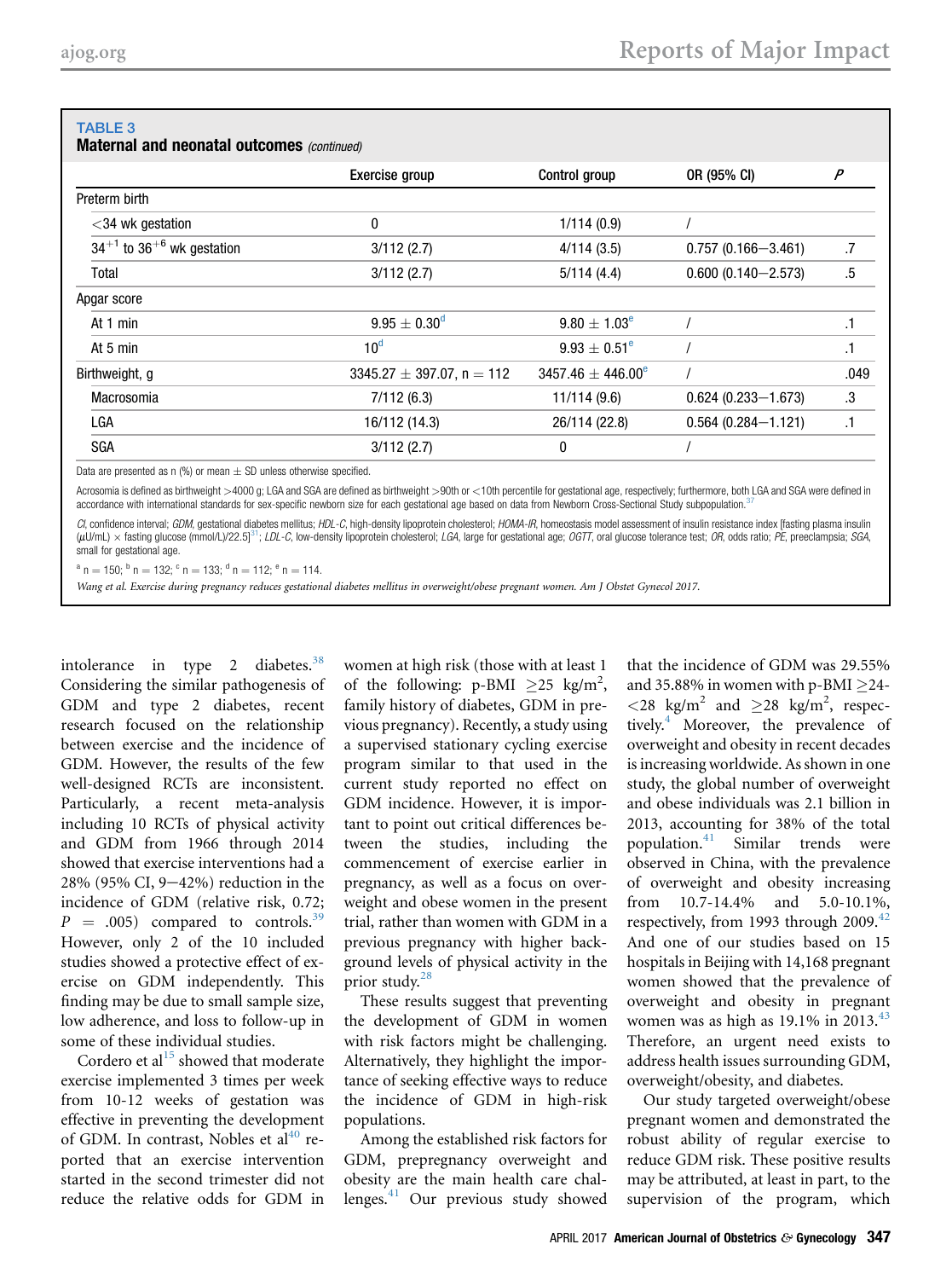ensured the exercise intensity and the high level of adherence. Moreover, starting the intervention early in pregnancy may have played an important role in the effectiveness of our protocol.

For example, 2 recent well-designed RCTs, The United Kingdom Pregnancies Better Eating and Activity Trial  $(UPBEAT)^{16}$  $(UPBEAT)^{16}$  $(UPBEAT)^{16}$  and the pilot study of Vitamin D and Lifestyle Intervention for GDM Prevention,<sup>[18](#page-10-0)</sup> focused on the role of lifestyle intervention in preventing GDM in women with obesity. Unfortunately, neither study proved the efficacy of exercise in reducing the incidence of GDM. However, the exercise was not supervised, and both trials initiated the interventions in the second trimester, which may be too late to prevent the development of GDM considering that endocrine and metabolic changes begin in the first trimester $44$  and placental function may be programmed by this time.<sup>[45](#page-10-0)</sup> Thus, early intervention may be more effective. This hypothesis is supported by a meta-analysis suggesting that prepregnancy exercise may have a greater role in reducing the risk of developing GDM than exercise started in early pregnancy. Moreover, prepregnancy exercise continued into early pregnancy had the strongest beneficial effect. $46$ 

Numerous studies suggest that excessive gestational weight gain is another vital independent risk factor for GDM; the risk of GDM increases as the rate of gestational weight gain increases.  $47,48$ This may be due to the reason that excess gestational weight gain is associated primarily with maternal adipose tissue, but not with lean body mass accrual[.49](#page-10-0) Furthermore, studies have indicated that the association between the rate of gestational weight gain and GDM has been primarily attributed to the increased weight gain in the first trimester.<sup>[48,50](#page-10-0)</sup> Importantly, in our study, women in the exercise group had significantly less gestational weight gain than women in the control group by 25 weeks' gestation and at the end of pregnancy. However, no significant difference in gestational weight gain was observed between the 2 groups between 25-36 weeks' gestation, perhaps because

all the women with GDM initiated lifestyle interventions after their GDM diagnosis, and the proportion of women with GDM in the control group was as high as 40%. Nevertheless, our study is one of several other studies showing that physical exercise at the beginning of pregnancy decreases mean gestational weight gain and is associated with decrease of GDM incidence.<sup>[23,51](#page-10-0)</sup>

Additionally, our study clearly shows that exercise attenuates the increase in insulin resistance in the population of overweight-obese pregnant women at 25 weeks of gestation, possibly revealing the underlying mechanism by which exercise prevents GDM. And this result was supported by other studies. Davenport et al<sup>[52](#page-10-0)</sup> reported that walking intervention could significantly lower glucose concentrations in the fasted state and 1 hour after meals in women with GDM, moreover, women with walking intervention required fewer units of insulin per day and less injection frequency. Similarly, the RCT conducted by Brankston et al<sup>[53](#page-11-0)</sup> showed that compared to GDM women treated with diet alone, women treated with diet plus resistance exercise were prescribed less insulin and had a longer delay from diagnosis to the initiation of insulin therapy. However, the exact pathogenesis for exercise on improving insulin sensitivity and subsequently reducing the frequency of GDM remains unclear. Several mechanisms, such as stimulating insulin sensitivity by muscle contraction, enhancing antioxidant defense mechanisms, and altering adipokine profiles, such as adiponectin, leptin, resistin, might be implicated.<sup>[54](#page-11-0)</sup>

Besides, our results favored a significant reduction in neonatal birthweight in overweight and obese women following an exercise intervention, and the frequency of hypertensive disorders of pregnancy, cesarean delivery, macrosomia, and LGA was also lower than those of the control group, even though were not significant. These findings probably were because the sample size in our study was calculated on the incidence of GDM, and may be too small to demonstrate a positive result on these perinatal outcomes.

Decades ago, researchers began to focus on the relationship between exercise and maternal and neonatal outcomes. However, the results have been inconsistent due to the considerable variation in study design. The UPBEAT study showed no significant differences between groups in the frequency of LGA and other outcomes such as mode of delivery, preeclampsia, postpartum hemorrhage, and birthweight.<sup>[16](#page-10-0)</sup> The Australian LIMIT RCT<sup>[19](#page-10-0)</sup> also showed that lifestyle interventions addressing diet and exercise, which were similar to those used in the UPBEAT study, had no effect on reducing the proportion of LGA in overweight and obese pregnant women; however, the proportion of infants weighing  $>4$  kg was lower in the women allocated to the intervention group. A recent meta-analysis $55$ including 14 RCTs reported that an exercise program during pregnancy was effective at reducing neonatal birthweight, moreover, did not negatively affect gestational age at delivery. Barakat et al<sup>[56](#page-11-0)</sup> showed that a 3 d/wk exercise program with sessions lasting 50-55 minutes from 9-11 gestational weeks until 38-39 weeks was effective in preventing the development of hypertension and reducing the incidence of macrosomia.

High birthweight is the top concerns of overweight and obese women, for it is well recognized to be associated with immediate birth consequences, such as shoulder dystocia and fetal asphyxia.<sup>[57](#page-11-0)</sup> Furthermore, it may lead to a longterm increase in the risks of obesity and metabolic syndrome in childhood and adulthood,<sup>[58](#page-11-0)</sup> Thus, according to the results of our study and those of other investigators, the modest reduction in neonatal birthweight caused by an exercise intervention during pregnancy may have positive health benefits not only during the perinatal phase but also in the long term.

Notably, even though not significant, 3 women in the exercise group gave birth to SGA infants in our study. The birthweights of their infants were 2470, 2605, and 2280 g at 40, 39, and 38 gestational weeks, respectively. The respective total gestational weight gain of these 3 mothers was 0.8 kg loss, 2.5 kg, and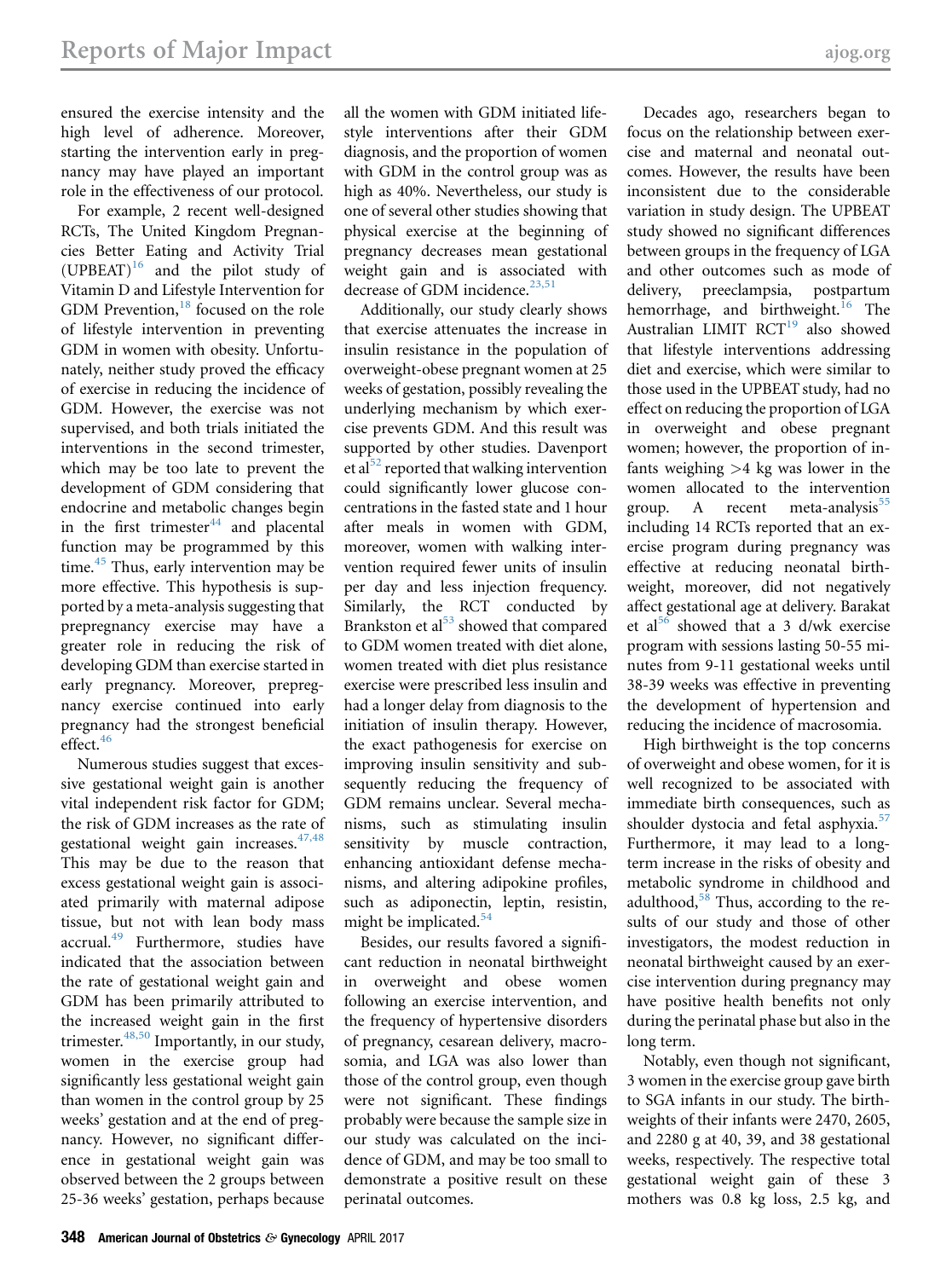<span id="page-9-0"></span>3.6 kg, and all of them had high compliance with the cycling program (98%, 90%, and 85%, respectively). Therefore, we reasoned that these women additionally might have been strict with their diet, which together with exercise caused the development of SGA. Thus, when we provide exercise recommendations to pregnant women, we must comprehensively evaluate their diet and gestational weight gain and direct close attention to fetal development.

Generally, the amount of physical activity during pregnancy is low. Very few pregnant women meet the minimum American Congress of Obstetricians and Gynecologists recommendations regarding the amount of exercise during pregnancy.[59](#page-11-0) Based on the International Physical Activity Questionnaire, the data in our study showed that only 10.7% and 9.1% of the subjects in the exercise group and the control group participated in moderate physical activity at study entry, and the predominant physical activity performed by pregnant Chinese women was walking. However, the exercise intervention was effective in providing an incremental increase in physical activity in the exercise group, whereas the level of physical activity in the control group remained stable.

We previously reported that excessive fatigue and concerns about the safety of exercise are the greatest barriers to exercise during pregnancy in Chinese women.<sup>[60](#page-11-0)</sup> However, our study showed that moderate exercise will not cause the cervix to shorten; increase the risk of miscarriage, fetal loss, or preterm birth; or reduce the mean gestational age at delivery. In addition, a recent meta-analysis including 9 RCTs also showed that aerobic exercise (35-90 min/session, 3-4 times/wk) during pregnancy was not associated with increased risk of preterm birth.<sup>[61](#page-11-0)</sup> Thus, considering the benefits and safety of exercise demonstrated in our study and other studies, increasing the physical activity level of pregnant women is important. However, specific recommendations on the type, form, frequency, intensity, duration, or starting time of exercise to prevent diseases during pregnancy are lacking.

According to our study, regular moderate-intensity cycling at a frequency of at least 3 sessions per week with each session lasting at least 30 minutes begun in early pregnancy was safe and effective in preventing GDM in overweight and obese pregnant women.

#### Strengths and weaknesses

Our study is the first RCT performed in China to assess the effectiveness and safety of regular exercise in preventing GDM and improving adverse pregnancy outcomes in overweight and obese women. The major strength of our study is the supervised cycling exercise intervention we employed, which ensured the appropriate amount and intensity of exercise and high adherence to the intervention program. Furthermore, our intervention did not include a dietary component, which facilitated our ability to discern the effect of exercise itself on outcomes. Assuredly, this intervention was also a study weakness that restrained us from further analyzing and comparing the respective and combined roles of exercise and dietary interventions. However, women in the 2 groups all received standard care, which included information regarding how to maintain a healthy lifestyle during pregnancy. Notwithstanding, further studies with detailed descriptions of the different types of dietary interventions and physical activity are needed.

The impracticality of instituting this type of a supervised activity program for pregnant women on a mass scale may be another potential limitation of the present study. Furthermore, our study focused on a Chinese population and was conducted in a tertiary care hospital in Beijing, which may lower the external validity of our findings. Nonetheless, our study confirmed the safety and potential of thrice weekly cycling initiated early in pregnancy to improve the health of overweight and obese pregnant women. Large longitudinal prospective studies involving multiple centers or ethnicities remain warranted to fully address the ability of different types of interventions to diminish long-term and other complications associated with pregnancy and delivery.

In summary, we observed that cycling exercises initiated early in pregnancy and performed at least 30 minutes 3 times per week had a significant effect on lowering the risk of GDM in overweight and obese pregnant women and may affect their offspring size at birth. And the decrease of GDM is very relevant to the reduced gestational weight gain in pregnancy. Furthermore, such exercise does not increase the risk of preterm birth or reduce the mean gestational age at birth and should therefore be recommended. Thus, in the absence of contraindications, regular exercise should be recommended as an important part of antenatal care.

#### **References**

1. [Ng M, Fleming T, Robinson M, et al.](http://refhub.elsevier.com/S0002-9378(17)30172-2/sref1) [Global, regional and national prevalence of](http://refhub.elsevier.com/S0002-9378(17)30172-2/sref1) [overweight and obesity in children and adults](http://refhub.elsevier.com/S0002-9378(17)30172-2/sref1) [1980-2013: a systematic analysis for the](http://refhub.elsevier.com/S0002-9378(17)30172-2/sref1) [Global Burden of Disease Study 2013. Lancet](http://refhub.elsevier.com/S0002-9378(17)30172-2/sref1) [2014;384:766-81](http://refhub.elsevier.com/S0002-9378(17)30172-2/sref1).

2. [Poston L, Caleyachetty R, Cnattingius S, et al.](http://refhub.elsevier.com/S0002-9378(17)30172-2/sref2) [Preconceptional and maternal obesity: epide](http://refhub.elsevier.com/S0002-9378(17)30172-2/sref2)[miology and health consequences. Lancet Dia](http://refhub.elsevier.com/S0002-9378(17)30172-2/sref2)[betes Endocrinol 2016;4:1025-36.](http://refhub.elsevier.com/S0002-9378(17)30172-2/sref2)

3. [Silva JC, Amaral AR, Ferreira BD, Petry JF,](http://refhub.elsevier.com/S0002-9378(17)30172-2/sref3) [Silva MR, Krelling PC. Obesity during preg](http://refhub.elsevier.com/S0002-9378(17)30172-2/sref3)[nancy: gestational complications and birth out](http://refhub.elsevier.com/S0002-9378(17)30172-2/sref3)[comes. Rev Bras Ginecol Obstet 2014;36:](http://refhub.elsevier.com/S0002-9378(17)30172-2/sref3) [509-13](http://refhub.elsevier.com/S0002-9378(17)30172-2/sref3).

4. [Wei YM, Yang HX, Zhu WW, et al. Risk of](http://refhub.elsevier.com/S0002-9378(17)30172-2/sref4) [adverse pregnancy outcomes strati](http://refhub.elsevier.com/S0002-9378(17)30172-2/sref4)fied for pre[pregnancy body mass index. J Matern Fetal](http://refhub.elsevier.com/S0002-9378(17)30172-2/sref4) [Neonatal Med 2016;29:2205-9.](http://refhub.elsevier.com/S0002-9378(17)30172-2/sref4)

5. [Hermann M, Le Ray C, Blondel B, Gof](http://refhub.elsevier.com/S0002-9378(17)30172-2/sref5)finet F, [Zeitlin J. The risk of prelabor and intrapartum](http://refhub.elsevier.com/S0002-9378(17)30172-2/sref5) [cesarean delivery among overweight and obese](http://refhub.elsevier.com/S0002-9378(17)30172-2/sref5) [women: possible preventive actions. Am J](http://refhub.elsevier.com/S0002-9378(17)30172-2/sref5) [Obstet Gynecol 2015;212:241.e1-9.](http://refhub.elsevier.com/S0002-9378(17)30172-2/sref5)

6. [Faucett AM, Metz TD, DeWitt PE, Gibbs RS.](http://refhub.elsevier.com/S0002-9378(17)30172-2/sref6) [Effect of obesity on neonatal outcomes in](http://refhub.elsevier.com/S0002-9378(17)30172-2/sref6) [pregnancies with preterm premature rupture of](http://refhub.elsevier.com/S0002-9378(17)30172-2/sref6) [membranes. Am J Obstet Gynecol 2016;214:](http://refhub.elsevier.com/S0002-9378(17)30172-2/sref6) [287.e1-5.](http://refhub.elsevier.com/S0002-9378(17)30172-2/sref6)

7. [Smid MC, Kearney MS, Stamilio DM. Extreme](http://refhub.elsevier.com/S0002-9378(17)30172-2/sref7) [obesity and postcesarean wound complications](http://refhub.elsevier.com/S0002-9378(17)30172-2/sref7) [in the maternal-fetal medicine unit cesarean](http://refhub.elsevier.com/S0002-9378(17)30172-2/sref7) [registry. Am J Perinatol 2015;32:1336-41.](http://refhub.elsevier.com/S0002-9378(17)30172-2/sref7)

8. [Srichumchit S, Luewan S, Tongsong T. Out](http://refhub.elsevier.com/S0002-9378(17)30172-2/sref8)[comes of pregnancy with gestational diabetes](http://refhub.elsevier.com/S0002-9378(17)30172-2/sref8) [mellitus. Int J Gynaecol Obstet 2015;131:251-4.](http://refhub.elsevier.com/S0002-9378(17)30172-2/sref8) 9. [Catalano PM, McIntyre HD, Cruickshank JK,](http://refhub.elsevier.com/S0002-9378(17)30172-2/sref9) [et al. The hyperglycemia and adverse pregnancy](http://refhub.elsevier.com/S0002-9378(17)30172-2/sref9) [outcome study: associations of GDM and](http://refhub.elsevier.com/S0002-9378(17)30172-2/sref9) [obesity with pregnancy outcomes. Diabetes](http://refhub.elsevier.com/S0002-9378(17)30172-2/sref9) [Care 2012;35:780-6.](http://refhub.elsevier.com/S0002-9378(17)30172-2/sref9)

10. [Nehring I, Chmitorz A, Reulen H, von Kries R,](http://refhub.elsevier.com/S0002-9378(17)30172-2/sref10) [Ensenauer R. Gestational diabetes predicts the](http://refhub.elsevier.com/S0002-9378(17)30172-2/sref10) [risk of childhood overweight and abdominal](http://refhub.elsevier.com/S0002-9378(17)30172-2/sref10)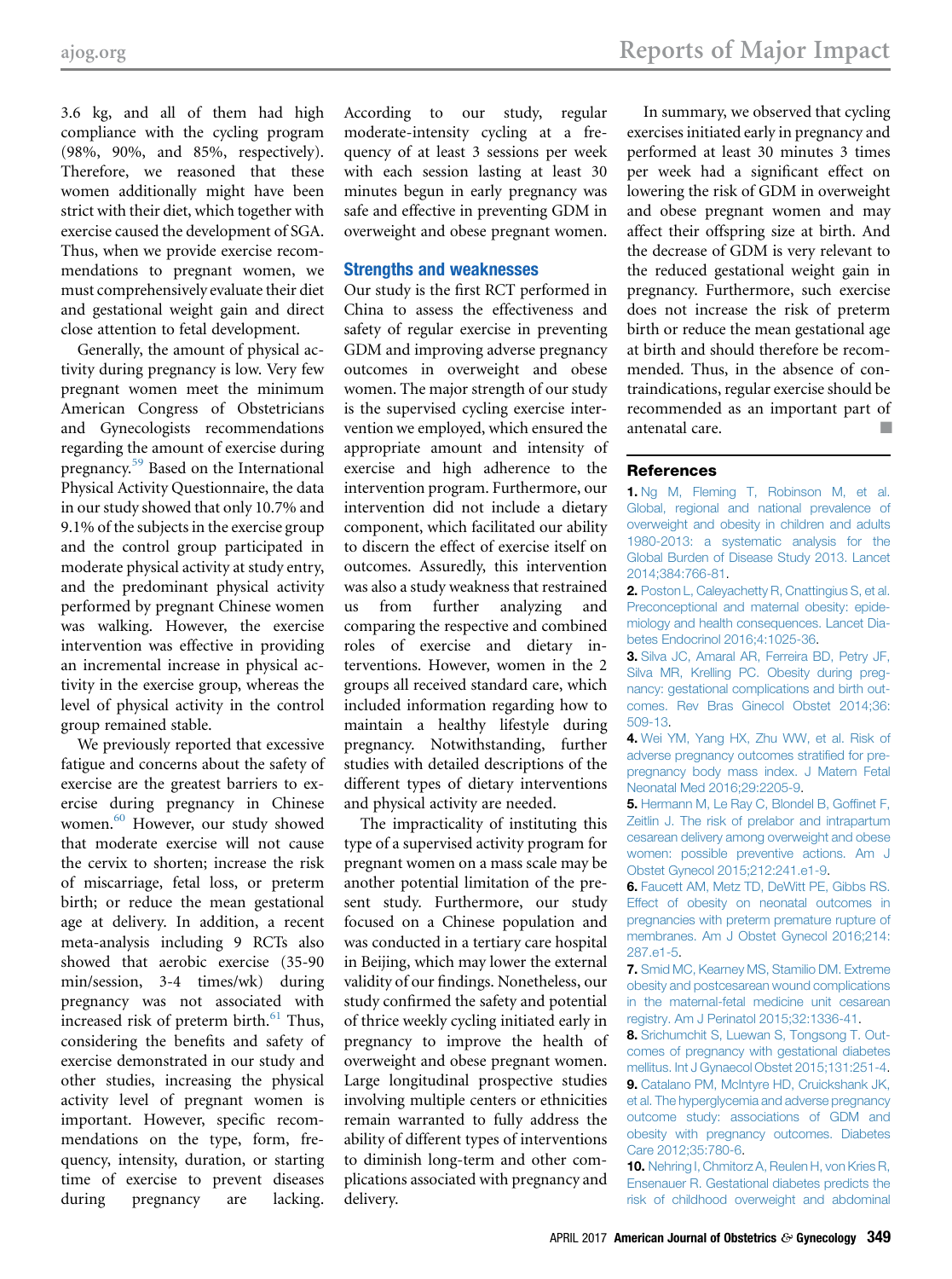<span id="page-10-0"></span>[circumference independent of maternal obesity.](http://refhub.elsevier.com/S0002-9378(17)30172-2/sref10) [Diabet Med 2013;30:1449-56.](http://refhub.elsevier.com/S0002-9378(17)30172-2/sref10)

11. [Kelstrup L, Damm P, Mathiesen ER, et al.](http://refhub.elsevier.com/S0002-9378(17)30172-2/sref11) [Insulin resistance and impaired pancreatic](http://refhub.elsevier.com/S0002-9378(17)30172-2/sref11)  $\beta$ -cell [function in adult offspring of women with dia](http://refhub.elsevier.com/S0002-9378(17)30172-2/sref11)[betes in pregnancy. J Clin Endocrinol Metab](http://refhub.elsevier.com/S0002-9378(17)30172-2/sref11) [2013;98:3793-801](http://refhub.elsevier.com/S0002-9378(17)30172-2/sref11).

12. [Valizadeh M, Alavi N, Mazloomzadeh S,](http://refhub.elsevier.com/S0002-9378(17)30172-2/sref12) [Piri Z, Amirmoghadami H. The risk factors and](http://refhub.elsevier.com/S0002-9378(17)30172-2/sref12) [incidence of type 2 diabetes mellitus and meta](http://refhub.elsevier.com/S0002-9378(17)30172-2/sref12)[bolic syndrome in women with previous gesta](http://refhub.elsevier.com/S0002-9378(17)30172-2/sref12)[tional diabetes. Int J Endocrinol Metab 2015;13:](http://refhub.elsevier.com/S0002-9378(17)30172-2/sref12) [e21696.](http://refhub.elsevier.com/S0002-9378(17)30172-2/sref12)

13. [Barengo NC, Antikainen R, Borodulin K,](http://refhub.elsevier.com/S0002-9378(17)30172-2/sref13) [Harald K, Jousilahti P. Leisure-time physical](http://refhub.elsevier.com/S0002-9378(17)30172-2/sref13) [activity reduces total and cardiovascular mor](http://refhub.elsevier.com/S0002-9378(17)30172-2/sref13)[tality and cardiovascular disease incidence in](http://refhub.elsevier.com/S0002-9378(17)30172-2/sref13) [older adults. J Am Geriatr Soc 2016 \[Epub](http://refhub.elsevier.com/S0002-9378(17)30172-2/sref13) [ahead of print\]](http://refhub.elsevier.com/S0002-9378(17)30172-2/sref13).

14. [La Vecchia C, Gallus S, Garattini S. Effects of](http://refhub.elsevier.com/S0002-9378(17)30172-2/sref14) [physical inactivity on non-communicable dis](http://refhub.elsevier.com/S0002-9378(17)30172-2/sref14)[eases. Lancet 2012;380:1553.](http://refhub.elsevier.com/S0002-9378(17)30172-2/sref14)

15. [Cordero Y, Mottola MF, Vargas J, Blanco M,](http://refhub.elsevier.com/S0002-9378(17)30172-2/sref15) [Barakat R. Exercise is associated with a reduc](http://refhub.elsevier.com/S0002-9378(17)30172-2/sref15)[tion in gestational diabetes mellitus. Med Sci](http://refhub.elsevier.com/S0002-9378(17)30172-2/sref15) [Sports Exerc 2015;47:1328-33.](http://refhub.elsevier.com/S0002-9378(17)30172-2/sref15)

16. [Poston L, Bell R, Croker H, et al. Effect of a](http://refhub.elsevier.com/S0002-9378(17)30172-2/sref16) [behavioral intervention in obese pregnant](http://refhub.elsevier.com/S0002-9378(17)30172-2/sref16) [women \(the UPBEAT study\): a multicenter,](http://refhub.elsevier.com/S0002-9378(17)30172-2/sref16) [randomized controlled trial. Lancet Diabetes](http://refhub.elsevier.com/S0002-9378(17)30172-2/sref16) [Endocrinol 2015;3:767-77.](http://refhub.elsevier.com/S0002-9378(17)30172-2/sref16)

17. [Barakat R, Pelaez M, Lopez C, Lucia A,](http://refhub.elsevier.com/S0002-9378(17)30172-2/sref17) [Ruiz JR. Exercise during pregnancy and gesta](http://refhub.elsevier.com/S0002-9378(17)30172-2/sref17)[tional diabetes-related adverse effects: a ran](http://refhub.elsevier.com/S0002-9378(17)30172-2/sref17)[domized controlled trial. Br J Sports Med](http://refhub.elsevier.com/S0002-9378(17)30172-2/sref17) [2013;47:630-6.](http://refhub.elsevier.com/S0002-9378(17)30172-2/sref17)

18. [Simmons D, Devlieger R, van Assche A,](http://refhub.elsevier.com/S0002-9378(17)30172-2/sref18) [et al. Effect of physical activity and/or healthy](http://refhub.elsevier.com/S0002-9378(17)30172-2/sref18) [eating on GDM risk: the DALI lifestyle study.](http://refhub.elsevier.com/S0002-9378(17)30172-2/sref18) [J Clin Endocrinol Metab 2016 \[Epub ahead of](http://refhub.elsevier.com/S0002-9378(17)30172-2/sref18) [print\].](http://refhub.elsevier.com/S0002-9378(17)30172-2/sref18)

19. [Dodd JM, Turnbull D, McPhee AJ, et al.](http://refhub.elsevier.com/S0002-9378(17)30172-2/sref19) [Antenatal lifestyle advice for women who are](http://refhub.elsevier.com/S0002-9378(17)30172-2/sref19) [overweight or obese: LIMIT randomized trial.](http://refhub.elsevier.com/S0002-9378(17)30172-2/sref19) [BMJ 2014;348:g1285.](http://refhub.elsevier.com/S0002-9378(17)30172-2/sref19)

20. [Stafne SN, Salvesen KÅ, Romundstad PR,](http://refhub.elsevier.com/S0002-9378(17)30172-2/sref20) [Eggebø TM, Carlsen SM, Mørkved S. Regular](http://refhub.elsevier.com/S0002-9378(17)30172-2/sref20) [exercise during pregnancy to prevent gesta](http://refhub.elsevier.com/S0002-9378(17)30172-2/sref20)[tional diabetes: a randomized controlled trial.](http://refhub.elsevier.com/S0002-9378(17)30172-2/sref20) [Obstet Gynecol 2012;119:29-36](http://refhub.elsevier.com/S0002-9378(17)30172-2/sref20).

21. [Price BB, Amini SB, Kappeler K. Exercise in](http://refhub.elsevier.com/S0002-9378(17)30172-2/sref21) [pregnancy: effect on](http://refhub.elsevier.com/S0002-9378(17)30172-2/sref21) fitness and obstetric outcomes-[a randomized trial. Med Sci Sports](http://refhub.elsevier.com/S0002-9378(17)30172-2/sref21) [Exerc 2012;44:2263-9](http://refhub.elsevier.com/S0002-9378(17)30172-2/sref21).

22. [Song C, Li J, Leng J, Ma RC, Yang X. Life](http://refhub.elsevier.com/S0002-9378(17)30172-2/sref22)[style intervention can reduce the risk of gesta](http://refhub.elsevier.com/S0002-9378(17)30172-2/sref22)[tional diabetes: a meta-analysis of randomized](http://refhub.elsevier.com/S0002-9378(17)30172-2/sref22) [controlled trials. Obes Rev 2016;17:960-9.](http://refhub.elsevier.com/S0002-9378(17)30172-2/sref22)

23. [Sun Y, Zhao H. The effectiveness of lifestyle](http://refhub.elsevier.com/S0002-9378(17)30172-2/sref23) [intervention in early pregnancy to prevent](http://refhub.elsevier.com/S0002-9378(17)30172-2/sref23) [gestational diabetes mellitus in Chinese over](http://refhub.elsevier.com/S0002-9378(17)30172-2/sref23)[weight and obese women: a quasi-experimental](http://refhub.elsevier.com/S0002-9378(17)30172-2/sref23) [study. Appl Nurs Res 2016;30:125-30](http://refhub.elsevier.com/S0002-9378(17)30172-2/sref23).

24. [Zhou B; Cooperative Meta-Analysis Group](http://refhub.elsevier.com/S0002-9378(17)30172-2/sref24) [of China Obesity Task Force. Predictive values of](http://refhub.elsevier.com/S0002-9378(17)30172-2/sref24) [body mass index and waist circumference to risk](http://refhub.elsevier.com/S0002-9378(17)30172-2/sref24) [factors of related diseases in Chinese adult](http://refhub.elsevier.com/S0002-9378(17)30172-2/sref24)

[population. Zhonghua Liu Xing Bing Xue Za Zhi](http://refhub.elsevier.com/S0002-9378(17)30172-2/sref24) [2002;23:5-10.](http://refhub.elsevier.com/S0002-9378(17)30172-2/sref24)

25. [Roman A, Suhag A, Berghella V. Overview of](http://refhub.elsevier.com/S0002-9378(17)30172-2/sref25) cervical insuffi[ciency: diagnosis, etiologies, and risk](http://refhub.elsevier.com/S0002-9378(17)30172-2/sref25) [factors. Clin Obstet Gynecol 2016;59:237-40.](http://refhub.elsevier.com/S0002-9378(17)30172-2/sref25)

26. [Halse RE, Wallman KE, Newnham JP,](http://refhub.elsevier.com/S0002-9378(17)30172-2/sref26) Guelfi [KJ. Home-based exercise training im](http://refhub.elsevier.com/S0002-9378(17)30172-2/sref26)[proves capillary glucose pro](http://refhub.elsevier.com/S0002-9378(17)30172-2/sref26)file in women with [gestational diabetes. Med Sci Sports Exerc](http://refhub.elsevier.com/S0002-9378(17)30172-2/sref26) [2014;46:1702-9.](http://refhub.elsevier.com/S0002-9378(17)30172-2/sref26)

27. [Borg GA. Psychophysical bases of](http://refhub.elsevier.com/S0002-9378(17)30172-2/sref27) [perceived exertion. Med Sci Sports Exerc](http://refhub.elsevier.com/S0002-9378(17)30172-2/sref27) [1982;14:377-81.](http://refhub.elsevier.com/S0002-9378(17)30172-2/sref27)

28. Guelfi [KJ, Ong MJ, Crisp NA, et al. Regular](http://refhub.elsevier.com/S0002-9378(17)30172-2/sref28) [exercise to prevent the recurrence of gestational](http://refhub.elsevier.com/S0002-9378(17)30172-2/sref28) [diabetes mellitus: a randomized controlled trial.](http://refhub.elsevier.com/S0002-9378(17)30172-2/sref28) [Obstet Gynecol 2016;128:819-27.](http://refhub.elsevier.com/S0002-9378(17)30172-2/sref28)

29. [Ong MJ, Wallman KE, Fournier PA,](http://refhub.elsevier.com/S0002-9378(17)30172-2/sref29) Newnham JP, Guelfi [KJ. Enhancing energy](http://refhub.elsevier.com/S0002-9378(17)30172-2/sref29) [expenditure and enjoyment of exercise during](http://refhub.elsevier.com/S0002-9378(17)30172-2/sref29) [pregnancy through the addition of brief higher](http://refhub.elsevier.com/S0002-9378(17)30172-2/sref29) [intensity intervals to traditional continuous](http://refhub.elsevier.com/S0002-9378(17)30172-2/sref29) [moderate intensity cycling. BMC Pregnancy](http://refhub.elsevier.com/S0002-9378(17)30172-2/sref29) [Childbirth 2016;16:161](http://refhub.elsevier.com/S0002-9378(17)30172-2/sref29).

30. [Gomez R, Galasso M, Romero R, et al.](http://refhub.elsevier.com/S0002-9378(17)30172-2/sref30) [Ultrasonographic examination of the uterine](http://refhub.elsevier.com/S0002-9378(17)30172-2/sref30) [cervix is better than cervical digital examination](http://refhub.elsevier.com/S0002-9378(17)30172-2/sref30) [as a predictor of the likelihood of premature](http://refhub.elsevier.com/S0002-9378(17)30172-2/sref30) [delivery in patients with preterm labor and intact](http://refhub.elsevier.com/S0002-9378(17)30172-2/sref30) [membranes. Am J Obstet Gynecol 1994;171:](http://refhub.elsevier.com/S0002-9378(17)30172-2/sref30) [956-64.](http://refhub.elsevier.com/S0002-9378(17)30172-2/sref30)

31. [Muniyappa R, Lee S, Chen H, Quon MJ.](http://refhub.elsevier.com/S0002-9378(17)30172-2/sref31) [Current approaches for assessing insulin](http://refhub.elsevier.com/S0002-9378(17)30172-2/sref31) [sensitivity and resistance in vivo: advantages,](http://refhub.elsevier.com/S0002-9378(17)30172-2/sref31) [limitations, and appropriate usage. Am J Physiol](http://refhub.elsevier.com/S0002-9378(17)30172-2/sref31) [Endocrinol Metab 2008;294:E15-26.](http://refhub.elsevier.com/S0002-9378(17)30172-2/sref31)

32. [Craig CL, Marshall AL, Sjöström M, et al.](http://refhub.elsevier.com/S0002-9378(17)30172-2/sref32) [International physical activity questionnaire: 12](http://refhub.elsevier.com/S0002-9378(17)30172-2/sref32) [country reliability and validity. Med Sci Sports](http://refhub.elsevier.com/S0002-9378(17)30172-2/sref32) [Exerc 2003;35:1381-95](http://refhub.elsevier.com/S0002-9378(17)30172-2/sref32).

33. [Harizopoulou VC, Kritikos A, Papanikolaou Z,](http://refhub.elsevier.com/S0002-9378(17)30172-2/sref33) [et al. Maternal physical activity before and during](http://refhub.elsevier.com/S0002-9378(17)30172-2/sref33) [early pregnancy as a risk factor for gestational](http://refhub.elsevier.com/S0002-9378(17)30172-2/sref33) [diabetes mellitus. Acta Diabetol 2010;47\(Suppl 1\):](http://refhub.elsevier.com/S0002-9378(17)30172-2/sref33) [83-9.](http://refhub.elsevier.com/S0002-9378(17)30172-2/sref33)

34. [Diagnostic criteria and classi](http://refhub.elsevier.com/S0002-9378(17)30172-2/sref34)fication of hyperglycemia fi[rst detected in pregnancy: a World](http://refhub.elsevier.com/S0002-9378(17)30172-2/sref34) [Health Organization guideline. Diabetes Res Clin](http://refhub.elsevier.com/S0002-9378(17)30172-2/sref34) [Pract 2014;103:341-63](http://refhub.elsevier.com/S0002-9378(17)30172-2/sref34).

35. [Wang C, Wei Y, Zhang X, et al. Effect of](http://refhub.elsevier.com/S0002-9378(17)30172-2/sref35) [regular exercise commenced in early pregnancy](http://refhub.elsevier.com/S0002-9378(17)30172-2/sref35) [on the incidence of gestational diabetes mellitus](http://refhub.elsevier.com/S0002-9378(17)30172-2/sref35) [in overweight and obese pregnant women: a](http://refhub.elsevier.com/S0002-9378(17)30172-2/sref35) [randomized controlled trial. Diabetes Care](http://refhub.elsevier.com/S0002-9378(17)30172-2/sref35) [2016;39:e163-4](http://refhub.elsevier.com/S0002-9378(17)30172-2/sref35).

36. [American College of Obstetricians and Gy](http://refhub.elsevier.com/S0002-9378(17)30172-2/sref36)[necologists, Task Force on Hypertension in](http://refhub.elsevier.com/S0002-9378(17)30172-2/sref36) [Pregnancy. Report of the American College of](http://refhub.elsevier.com/S0002-9378(17)30172-2/sref36) [Obstetricians and Gynecologists](http://refhub.elsevier.com/S0002-9378(17)30172-2/sref36)' Task Force on [Hypertension in Pregnancy. Obstet Gynecol](http://refhub.elsevier.com/S0002-9378(17)30172-2/sref36) [2013;122:1122-31](http://refhub.elsevier.com/S0002-9378(17)30172-2/sref36).

37. [Villar J, Cheikh Ismail L, Victora CG, et al.](http://refhub.elsevier.com/S0002-9378(17)30172-2/sref37) [International standards for newborn weight,](http://refhub.elsevier.com/S0002-9378(17)30172-2/sref37) [length, and head circumference by gestational](http://refhub.elsevier.com/S0002-9378(17)30172-2/sref37) [age and sex: the newborn cross-sectional study](http://refhub.elsevier.com/S0002-9378(17)30172-2/sref37) [of the INTERGROWTH-21st project. Lancet](http://refhub.elsevier.com/S0002-9378(17)30172-2/sref37) [2014;384:857-68](http://refhub.elsevier.com/S0002-9378(17)30172-2/sref37).

38. [Dela F, Prats C, Helge JW. Exercise in](http://refhub.elsevier.com/S0002-9378(17)30172-2/sref38)[terventions to prevent and manage type 2 dia](http://refhub.elsevier.com/S0002-9378(17)30172-2/sref38)[betes: physiological mechanisms. Med Sport](http://refhub.elsevier.com/S0002-9378(17)30172-2/sref38) [Sci 2014;60:36-47](http://refhub.elsevier.com/S0002-9378(17)30172-2/sref38).

39. [Russo LM, Nobles C, Ertel KA, et al. Physical](http://refhub.elsevier.com/S0002-9378(17)30172-2/sref39) [activity interventions in pregnancy and risk of](http://refhub.elsevier.com/S0002-9378(17)30172-2/sref39) [gestational diabetes mellitus: a systematic re](http://refhub.elsevier.com/S0002-9378(17)30172-2/sref39)[view and meta-analysis. Obstet Gynecol](http://refhub.elsevier.com/S0002-9378(17)30172-2/sref39) [2015;125:576-82](http://refhub.elsevier.com/S0002-9378(17)30172-2/sref39).

40. [Nobles C, Marcus BH, Stanek EJ III, et al.](http://refhub.elsevier.com/S0002-9378(17)30172-2/sref40) [Effect of an exercise intervention on gestational](http://refhub.elsevier.com/S0002-9378(17)30172-2/sref40) [diabetes mellitus: a randomized controlled trial.](http://refhub.elsevier.com/S0002-9378(17)30172-2/sref40) [Obstet Gynecol 2015;125:1195-204](http://refhub.elsevier.com/S0002-9378(17)30172-2/sref40).

41. [Singh J, Huang CC, Driggers RW, et al. The](http://refhub.elsevier.com/S0002-9378(17)30172-2/sref41) [impact of pre-pregnancy body mass index on](http://refhub.elsevier.com/S0002-9378(17)30172-2/sref41) [the risk of gestational diabetes. J Matern Fetal](http://refhub.elsevier.com/S0002-9378(17)30172-2/sref41) [Neonatal Med 2012;25:5-10.](http://refhub.elsevier.com/S0002-9378(17)30172-2/sref41)

42. [Xi B, Liang Y, He T, et al. Secular trends in](http://refhub.elsevier.com/S0002-9378(17)30172-2/sref43) [the prevalence of general and abdominal obesity](http://refhub.elsevier.com/S0002-9378(17)30172-2/sref43) [among Chinese adults, 1993-2009. Obes Rev](http://refhub.elsevier.com/S0002-9378(17)30172-2/sref43) [2012;13:287-96](http://refhub.elsevier.com/S0002-9378(17)30172-2/sref43).

43. [Wang C, Zhu W, Wei Y, Feng H, Su R,](http://refhub.elsevier.com/S0002-9378(17)30172-2/sref44) [Yang H. Exercise intervention during pregnancy](http://refhub.elsevier.com/S0002-9378(17)30172-2/sref44) [can be used to manage weight gain and improve](http://refhub.elsevier.com/S0002-9378(17)30172-2/sref44) [pregnancy outcomes in women with gestational](http://refhub.elsevier.com/S0002-9378(17)30172-2/sref44) [diabetes mellitus. BMC Pregnancy Childbirth](http://refhub.elsevier.com/S0002-9378(17)30172-2/sref44) [2015;15:255](http://refhub.elsevier.com/S0002-9378(17)30172-2/sref44).

44. [Tal T, R, Taylor HS, Burney RO, Mooney SB,](http://refhub.elsevier.com/S0002-9378(17)30172-2/sref45) [Giudice LC. Endocrinology of pregnancy. In: De](http://refhub.elsevier.com/S0002-9378(17)30172-2/sref45) [Groot LJ, Beck-Peccoz P, Chrousos G, et al,](http://refhub.elsevier.com/S0002-9378(17)30172-2/sref45) [eds. Endotext. Sourth Dartmouth \(MA\): MDText.](http://refhub.elsevier.com/S0002-9378(17)30172-2/sref45) [com Inc; 2015.](http://refhub.elsevier.com/S0002-9378(17)30172-2/sref45)

45. [Catalano P, deMouzon SH. Maternal obesity](http://refhub.elsevier.com/S0002-9378(17)30172-2/sref46) [and metabolic risk to the offspring: why lifestyle](http://refhub.elsevier.com/S0002-9378(17)30172-2/sref46) [interventions may have not achieved the desired](http://refhub.elsevier.com/S0002-9378(17)30172-2/sref46) [outcomes. Int J Obes 2015;39:642-9.](http://refhub.elsevier.com/S0002-9378(17)30172-2/sref46)

46. [Tobias DK, Zhang C, van Dam RM,](http://refhub.elsevier.com/S0002-9378(17)30172-2/sref47) [Bowers K, Hu FB. Physical activity before and](http://refhub.elsevier.com/S0002-9378(17)30172-2/sref47) [during pregnancy and risk of gestational dia](http://refhub.elsevier.com/S0002-9378(17)30172-2/sref47)[betes mellitus: a meta-analysis. Diabetes Care](http://refhub.elsevier.com/S0002-9378(17)30172-2/sref47) [2011;34:223-9.](http://refhub.elsevier.com/S0002-9378(17)30172-2/sref47)

47. [Hedderson MM, Gunderson EP, Ferrara A.](http://refhub.elsevier.com/S0002-9378(17)30172-2/sref48) [Gestational weight gain and risk of gestational](http://refhub.elsevier.com/S0002-9378(17)30172-2/sref48) [diabetes mellitus. Obstet Gynecol 2010;115:](http://refhub.elsevier.com/S0002-9378(17)30172-2/sref48) [597-604.](http://refhub.elsevier.com/S0002-9378(17)30172-2/sref48)

48. [Liu Z, Ao D, Yang H, Wang Y. Gestational](http://refhub.elsevier.com/S0002-9378(17)30172-2/sref49) [weight gain and risk of gestational diabetes](http://refhub.elsevier.com/S0002-9378(17)30172-2/sref49) [mellitus among Chinese women. Chin Med J](http://refhub.elsevier.com/S0002-9378(17)30172-2/sref49) [\(Engl\) 2014;127:1255-60](http://refhub.elsevier.com/S0002-9378(17)30172-2/sref49).

49. [Berggren EK, Groh-Wargo S, Presley L.](http://refhub.elsevier.com/S0002-9378(17)30172-2/sref50) [Hauguel-de Mouzon S, Catalano PM. Maternal fat,](http://refhub.elsevier.com/S0002-9378(17)30172-2/sref50) [but not lean, mass is increased among overweight/](http://refhub.elsevier.com/S0002-9378(17)30172-2/sref50) [obese women with excess gestational weight gain.](http://refhub.elsevier.com/S0002-9378(17)30172-2/sref50) [Am J Obstet Gynecol 2016;214:745.e1-5](http://refhub.elsevier.com/S0002-9378(17)30172-2/sref50).

50. [Hantoushzadeh S, Sheikh M,](http://refhub.elsevier.com/S0002-9378(17)30172-2/sref51) [Bosaghzadeh Z, et al. The impact of gestational](http://refhub.elsevier.com/S0002-9378(17)30172-2/sref51) [weight gain in different trimesters of pregnancy](http://refhub.elsevier.com/S0002-9378(17)30172-2/sref51) [on glucose challenge test and gestational dia](http://refhub.elsevier.com/S0002-9378(17)30172-2/sref51)[betes. Postgrad Med J 2016;92:520-4](http://refhub.elsevier.com/S0002-9378(17)30172-2/sref51).

51. [Koivusalo SB, Rönö K, Klemetti MM, et al.](http://refhub.elsevier.com/S0002-9378(17)30172-2/sref52) [Gestational diabetes mellitus can be prevented by](http://refhub.elsevier.com/S0002-9378(17)30172-2/sref52) [lifestyle intervention: the Finnish gestational dia](http://refhub.elsevier.com/S0002-9378(17)30172-2/sref52)[betes prevention study \(RADIEL\): a randomized](http://refhub.elsevier.com/S0002-9378(17)30172-2/sref52) [controlled trial. Diabetes Care 2016;39:24-30](http://refhub.elsevier.com/S0002-9378(17)30172-2/sref52).

52. [Davenport MH, Mottola MF, McManus R,](http://refhub.elsevier.com/S0002-9378(17)30172-2/sref53) [Gratton R. A walking intervention improves](http://refhub.elsevier.com/S0002-9378(17)30172-2/sref53) [capillary glucose control in women with](http://refhub.elsevier.com/S0002-9378(17)30172-2/sref53)